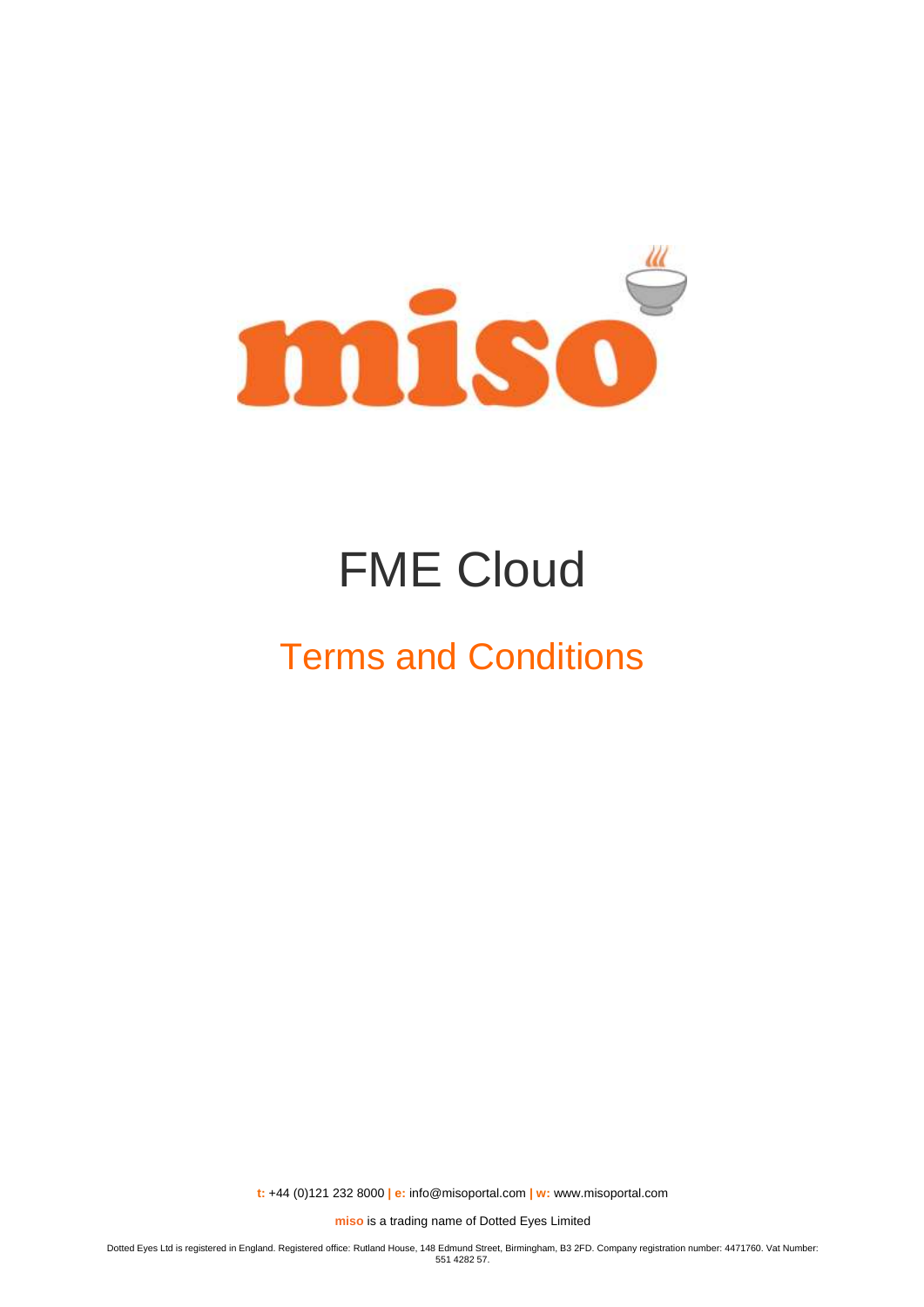

## **FME CLOUD**

## **TERMS AND CONDITIONS**

These pages together with the Dotted Eyes (miso) order form (**Order Form**) tell you the terms and conditions on which we have agreed to provide our miso service to you. Please read these terms and conditions carefully before ordering any Services. By ordering any Services you agree to be bound by these terms and conditions (**Terms & Conditions**).

Miso will not be bound by any standard terms furnished by the Customer in any of its documents, unless the Customer specifically states in writing separately from such terms that it intends such terms to apply and miso acknowledges such notification in writing.

#### **1. Information about us**

Miso is a trading name of Dotted Eyes Limited. Dotted Eyes Limited **(Dotted Eyes, miso, we, us or our)** is registered in England and Wales under company number 04471760 and our registered office is Rutland House, 148 Edmund Street, Birmingham, B3 2FD. You are the entity named as the customer on the Order Form **(Customer, you or your).**

## **2. How this Agreement is formed between you and us**

You need to complete an order for the Services using the Order Form **(Order).** The Order constitutes an offer by you to us to buy the Services. All Orders are subject to acceptance by us, and we will confirm such acceptance to you by sending you an invoice and/or an email relating to your Order that confirms that we have accepted your Order **(Order Confirmation).** The agreement between us **(Agreement)** will only be formed when we send you the Order Confirmation.

## **3. Changes to the Terms**

Miso reserves the right to make changes to the Terms & Conditions. from time to time. The most current version of our Terms and Conditions (including the updated date) can be found at [www.misoportal.com/legal](http://www.misoportal.com/legal) It is therefore important that you check our website frequently for updates. If you do not agree to the updated Terms and Conditions you must stop using the Service. Your continued use of the Service after the date the updated Terms are posted will constitute your acceptance of the updated Terms and Conditions.

#### **4. Defined Terms & Interpretation**

**Affiliate:** of a Party means any Person which, during the Term, is a subsidiary or sister company, or representative of that Party in which the relevant party, directly or indirectly, owns more than 50% or the shares or is under common control **Agreement:** the Order Form(s) together with these Terms & Conditions and any schedules, annexes, appendices and documents referenced in this Agreement. **Applicable Law:** means, where applicable to a Party and relevant to this Agreement, any and all (a) legislation, laws, statutes, decisions, rulings, codes, government policies, regulations, by-laws or licensing conditions (including Data Protection Laws); and (b) mandatory industry requirements and regulations, binding codes of practice, and decisions and directions of any relevant governmental or regulatory, co-regulatory. or self-regulatory authority or agency of competent jurisdiction

**Authorised Users:** those nominated individuals within the Customer organisation who are authorised to use the Service.

**Business Day:** any day which is not a Saturday, Sunday or public holiday in England. **Confidential Information:** means all information disclosed by a Party (the "Disclosing Party") to the other Party (the "Receiving Party"), whether orally or in writing, if designated as confidential, that reasonably should be understood to be confidential given the nature of the information and the circumstances surrounding the disclosure. Confidential Information does not include any information that: (i) is or becomes generally known to the public, other than due to Receiving Party's breach of this Agreement; (ii) was rightfully known to the Receiving Party before obtaining it from the Disclosing Party; (iii) is received from a third party without breach of any obligation owed to the Disclosing Party; or (iv) was independently developed by the Receiving Party without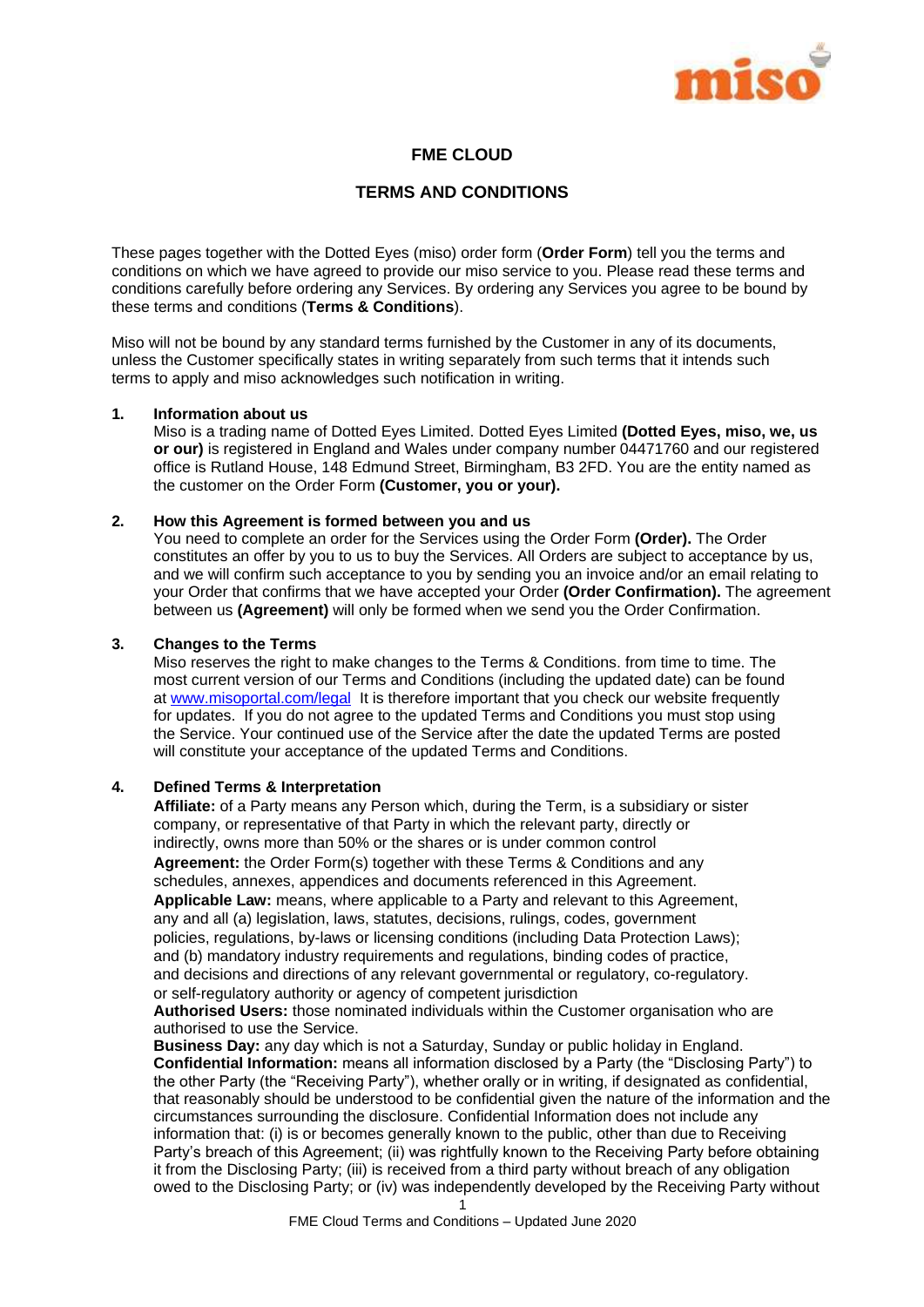

use of the Disclosing Party's Confidential Information and for which the Receiving Party can provide documentary evidence created at the same time as the development that verifies the development was independent.

**Contractor:** means those independent third parties who perform services related to this Agreement for you, but solely to the extent they are acting on your behalf.

**Customer Data.** "Customer Data" means any business information or other data which you input, upload or provide to miso for the purpose of using the service

**Customer Personal Data.** means all Personal Data processed by miso and its Affiliates on behalf of the Customer under or in connection with this Agreement

**Documentation:** means any supporting product help and technical specifications documentation provided by miso with the online service to you.

**Data Protection Laws:** means any laws and regulations relating to privacy or the use or processing of data relating to natural persons, including: (a) EU Directives 95/46/EC and 2002/58/EC (as amended by 2009/139/EC) and any legislation implementing or made pursuant to such directives, including the Data Protection Act 1998 (the **"DPA"**) and the Privacy and Electronic Communication (EC Directive) Regulations 2003; and (b) EU Regulation 2016/679 (**"GDPR"**) and (c) any laws or regulations ratifying, implementing, adopting, supplementing or replacing GDPR. In this Agreement, unless the context otherwise requires, "**Data Controller**",

"**Data Processor**", "**Data Subject**", "**Personal Data**", "**process**", "**processing**", "**transfer**" (in the context of Personal Data transfers) and "**appropriate technical and organisational measures**" shall have the meanings and otherwise be interpreted in accordance the GDPR.

**Effective Date:** the date set out in the Order Form(s), the date of this Agreement or the date you first use the service

**Fees:** the fees for the provision of the Service as set out in Order Form and referred to in clause [19](#page-6-0) of these Terms & Conditions.

**Force Majeure:** means any cause, preventing either Party from performing any or all of its obligations, which is beyond the reasonable control of the Party so prevented and which may include nationwide strikes, lock-outs or other industrial disputes, nuclear accident or acts of God, war or terrorist activity, riot, civil commotion, malicious damage, compliance with any new Applicable Law or change in Applicable Law, breakdown of plant or machinery, internet delays or failures or connectivity issues, fire, flood, storm or default of suppliers or sub-contractors (but only where such supplier or sub-contractor's default is itself attributable to force majeure as set out here) and any other acts, events, omissions or accidents

**Group Company**: means in relation to a Party, a company that directly or indirectly controls, is controlled by, or is under common control with any subsidiary or holding company of that Party **Initial Term:** as set out on the Order Form.

**Intellectual Property Rights:** all patents, copyrights, design rights, trademarks, service marks, trade secrets, know-how, database rights and other rights in the nature of intellectual property rights (whether registered or unregistered) and all applications for the same, anywhere in the world.

**Licence:** the right to use the Services as set out in these Terms & Conditions.

**Normal Business Hours:** 9.00 am to 5.00 pm local UK time, each Business Day, excluding Bank Holidays.

**Open Source Software:** the computer programs used by the Proprietary Software which are sub-licensed by miso under third party open source licences.

**Order Form(s):** an order form completed by you or our Statement of Works signed by you, relating to the Services which shall be governed by these Terms & Conditions.

**Parties:** you and us and "Party" means either you or us (as the context dictates).

Person: means any (i) individual; or (ii) partnership, firm, corporation, limited liability company, joint venture, association, trust, unincorporated organisation, or other legal entity or organisation.

**Proprietary Software:** the "miso" software and Service packages which are proprietary to Dotted Eyes and the "FME Cloud" software which is proprietary to Safe Software Inc.

**Safe Software:** Safe Software Inc. Proprietary owner of FME Cloud and FME Software. Miso is a reseller of Safe Software products and services.

**Software:** the Proprietary Software and the Open Source Software used in this service **Sub-Processor:** means a miso third party service provider, Group Company or Affiliate appointed by miso to process Customer Data and Customer Personal Data **Term:** means the period between the dates indicated in the Order Form(s) as the start date and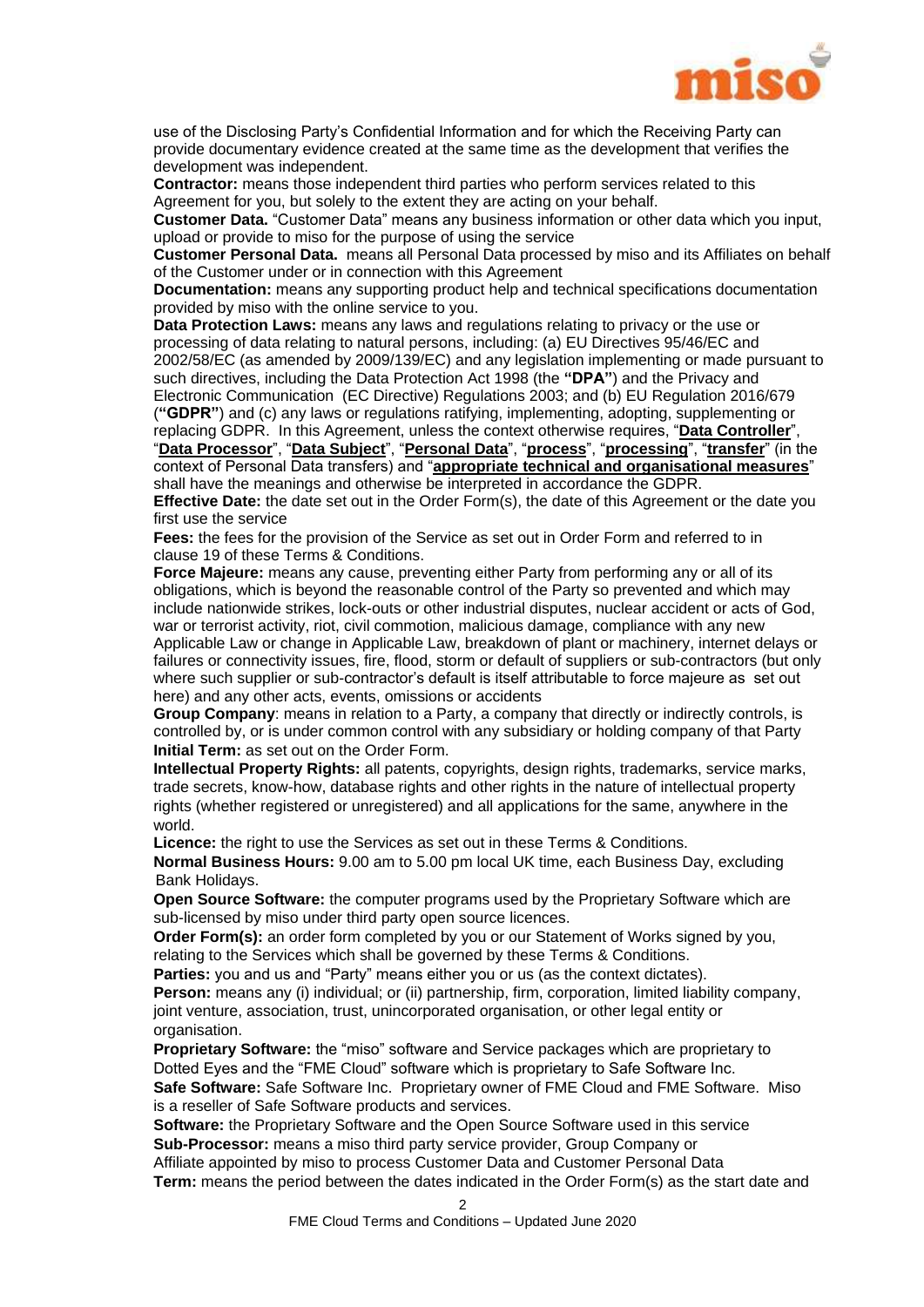

the end date

**VAT:** value added tax chargeable under English law for the time being and any similar additional tax.

In the case of conflict or ambiguity between any provision contained in these Terms & Conditions and any Order Form, these Terms & Conditions shall take precedence.

## **5. Our Obligations**

- 5.1. We shall use reasonable endeavours to provide the service in accordance with the Order Form(s) in all material respects.
- 5.2. You acknowledge and agree that miso relies on its Group Companies, Affiliates and third party service providers, in order to provide its Services and Products to you, and that as such miso may share and give them access to your Customer and Personal Data in order to supply the services and products to you under this Agreement. You further acknowledge and agree that such parties may be based in different jurisdictions and shall have access to Customer Data and Personal Data in those jurisdictions.

Full details can be found:

- On our website www.misoportal.com in our:
	- o Information Security document
	- o Privacy Policy

We reserve the right to change the above policies and documents and their location from time to time. It is therefore important to check our website regularly. Last updated dates will be clearly shown.

- In the appendices to the agreement including:
	- o Data Protection
	- o Data Processing Activities

We reserve the right to change this Agreement including any appendices contained within and their location from time to time. It is therefore important to check our website regularly. Last updated dates will be clearly shown

5.3. We shall remain liable for the acts and omission of any third party engaged by it in the provision of the Services, and our dealings with Sub-Processors and transfers of Customer and Personal Data are governed by the Appendix D(1) Data Protection, the Appendix D(2) Data Processing Activities and our Information Security document and Privacy Policy which can be downloaded by going to www.misoportal.com

## <span id="page-3-0"></span>**6. Services and Licence**

- 6.1. Software that is made available for use through the Service is the copyrighted work of miso, Safe Software or third party licensees. You are granted a royalty-free, non-assignable, and nonexclusive license to use such software only as part of the Service.
- 6.2. You may not copy, modify, distribute, sell, or lease any part of the included software separately from the Online Services, nor may you reverse engineer or attempt to extract the source code of that software. Without limiting the foregoing, copying or reproduction of included software to any other server or location for further reproduction or redistribution is expressly prohibited.
- 6.3. Some of the software included in the Service may be offered under an open source license. Such open source license terms work in conjunction with these Terms. However, if there is a conflict between these Terms and the open source license terms, the open source license terms will prevail.

## <span id="page-3-1"></span>**7. Using the Online Service**

- 7.1. You may access and use the Online Service only in accordance with the Terms. You may access the Online Service using the interface(s) provided and in compliance with applicable laws, including data privacy laws and regulations. miso reserves the right to immediately suspend or stop providing Online Services to you if miso believes you failed to comply with the Terms.
- 7.2. You agree not to knowingly:
	- (a) use any device, software or technique to interfere with or attempt to interfere with the proper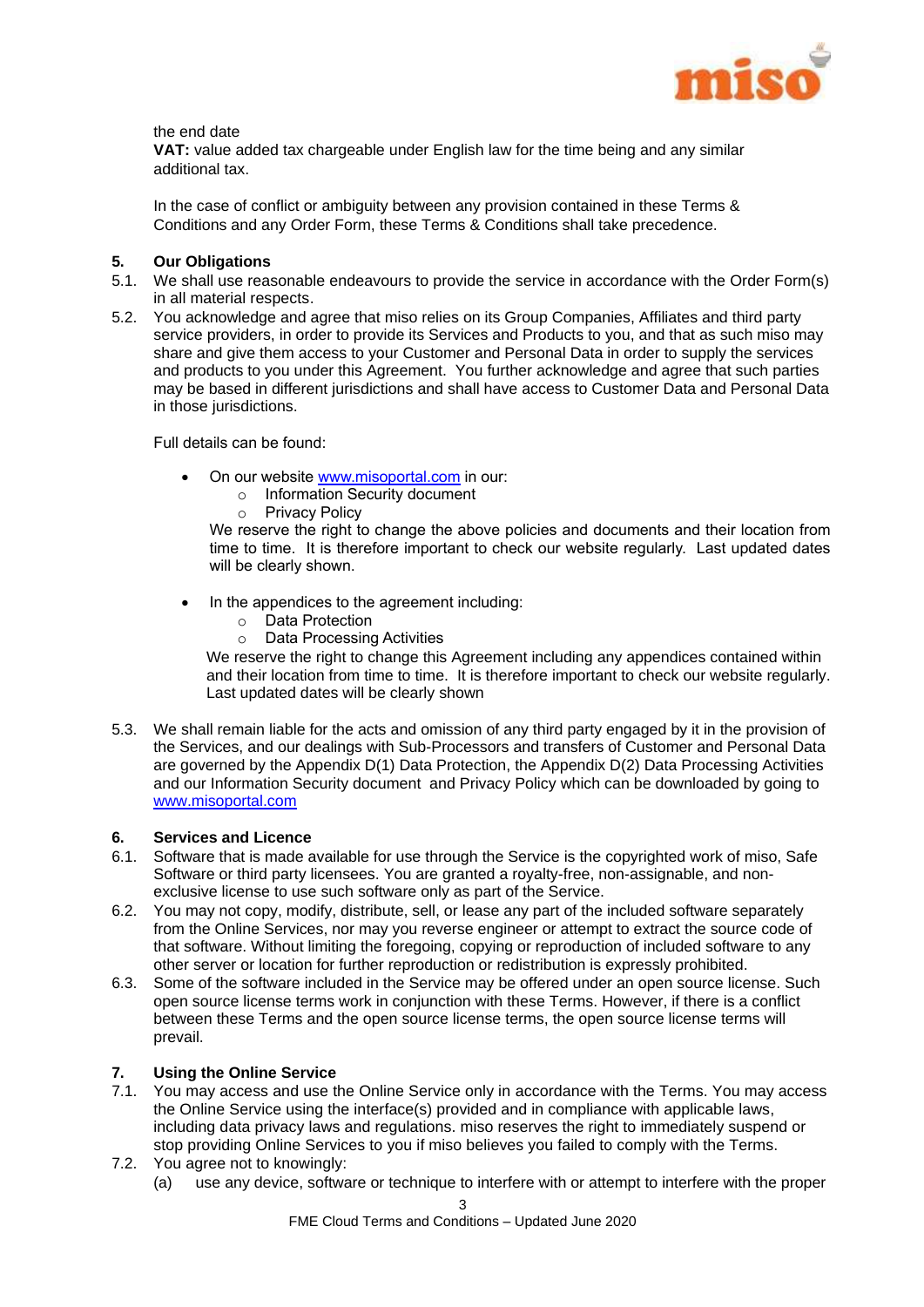

working of the Online Service or take any action which could damage, disable, overburden, or impair the Online Services infrastructure;

- (b) post or transmit to the Online Services any content in violation of another party's intellectual property rights or any content that is unlawful, fraudulent, harassing, libelous, or obscene;
- (c) post or transmit to the Online Service any information that contains a virus, bug, or other harmful item;
- (d) copy, distribute, prepare derivative works, reverse engineer, or use the Online Service other than as permitted herein;
- (e) attempt to gain unauthorised access to any software, other accounts, computer systems, or networks connected to any Online Service infrastructure through hacking, password mining, or any other means;
- (f) take any action which may interfere with any other party's use and enjoyment of the Online Service; or
- (g) obtain or attempt to obtain any materials, services, or information through any means not intentionally made available through the Online Service.
- 7.3. Miso and Safe Software will use reasonable commercial efforts to make the Online Service available except for:
	- (a) planned downtime for which we will endeavor to provide you with reasonable advance notice; or
	- (b) unanticipated or unscheduled downtime of all or part of the Online Service, including system failure or other events beyond the reasonable control of miso and/or Safe Software.
	- (c) you acknowledge that the of the Online Service is provided by third party service provider, Safe Software, and that we are a reseller of this service. Safe Software also relies on other third party service providers including but not limited to Amazon.com Inc., to provide the service. Availability is therefore beyond the reasonable control of miso.
- 7.4. You agree you are bound to the provisions of Clause [18](#page-6-1) regarding Customer Data and Customer Personal Data.
- 7.5. You agree to be bound by the FME Cloud End User Terms published on the Safe Software website<https://www.safe.com/legal/> a copy of which is available on request.

## <span id="page-4-0"></span>**8. Your Account**

- 8.1. To access the Online Services you will be required to register for an account.
- 8.2. You agree to provide accurate and complete registration information. It is your responsibility to change such information by signing into your account.
- 8.3. You are responsible for all activities that occur under your account.
- 8.4. miso is not responsible for unauthorised access to your account.
- 8.5. You agree to keep your password confidential and to send notice to Us immediately if your password is compromised.
- 8.6. You expressly agree that miso is considered an authorised user of your account with Safe Software for the purpose of providing the Service.

## <span id="page-4-1"></span>**9. Your Content**

- 9.1. The Online Service may allow you to transmit, use, modify and publish your workspaces, data, and other content (collectively, "Your Content"). You retain ownership of any intellectual property rights that you hold in Your Content. You consent to miso and Safe Software's use of Your Content for the limited purpose of providing and operating the Online Service. Miso and Safe Software are not restricted from independently developing workspaces and other components that have similar functionality to Your Content.
- 9.2. miso will ensure there are reasonable and appropriate measures to help you secure Your Content. You acknowledge that Your Content may be stored on a third party server located anywhere in the world unless you have a separate written agreement with miso stating a specific server region. You acknowledge that the Internet is a network of computers worldwide, and that any information submitted to the Online Service necessarily is routed via third party computers to miso and Safe Software, and that miso and Safe Software are not responsible for lapses in online security and does not assume liability for improper use of Your Content by a third party.

#### <span id="page-4-2"></span>**10. Your Value-Added Applications**

You may use the Online Service as part of your Value-Added Application or Service ("VAAS"). You are responsible for any fees accrued through the use of your VAAS. You are solely responsible for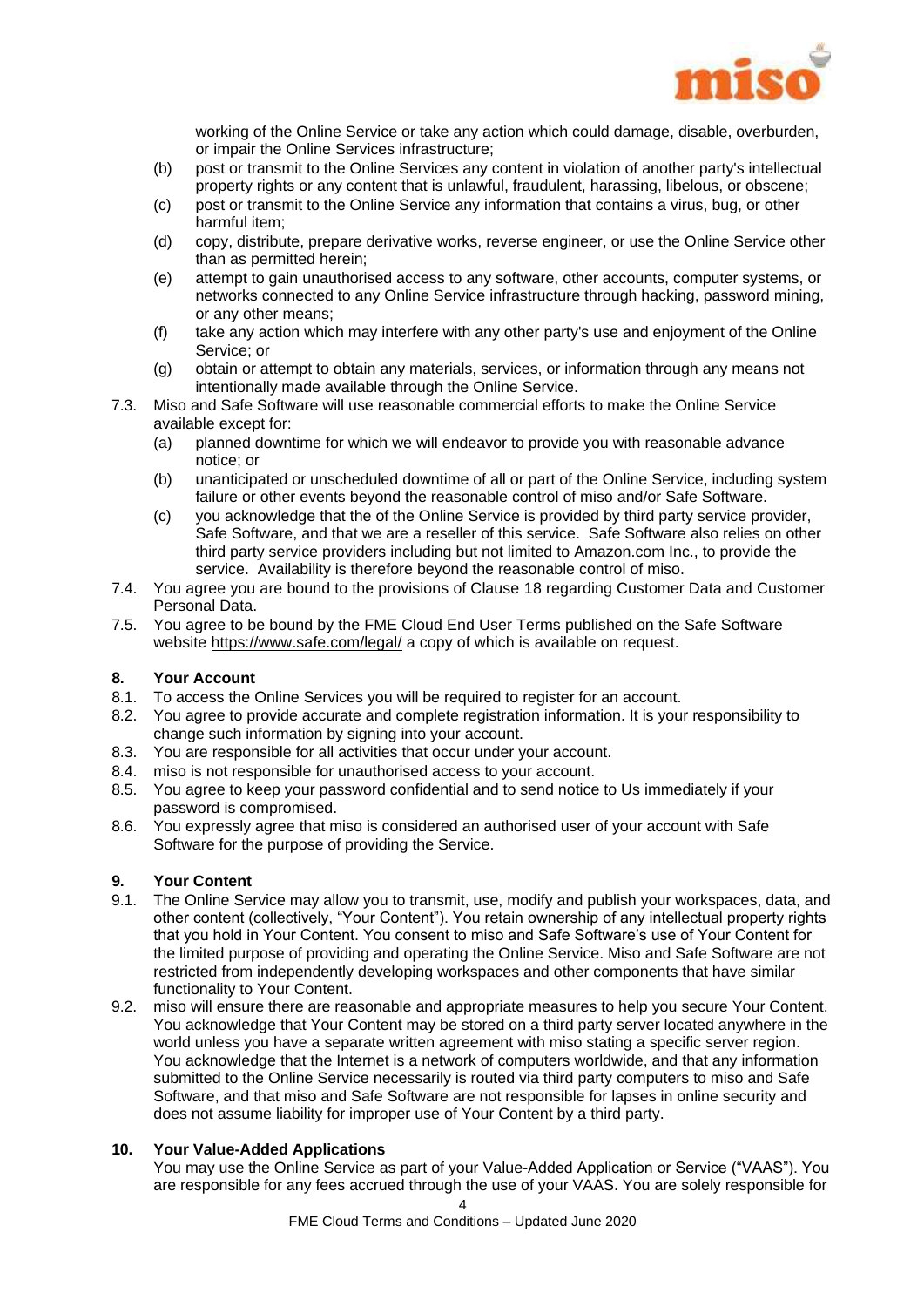

branding, licensing, maintaining and supporting your VAAS. Your VAAS must add some functionality to the Online Service and you may not resell, remarket, or rebrand the Online Service as a stand-alone application or service. You may use the tagline "Powered by FME®" in any marketing materials, websites or other documentation relating to your VAAS.

## <span id="page-5-0"></span>**11. Third Party Content**

- 11.1. If you use the Service in conjunction with content or applications provided by third parties, then you agree to comply with any terms and conditions provided by such third parties.
- 11.2. You may not use the Online Service in conjunction with any third party content licensed in any manner that could cause, or be interpreted or asserted to cause, the Online Service to become subject to any copyleft provisions. Your use of any third party content is at your sole risk.
- 11.3. The Online Service may contain links to other web sites. Such linked sites are not under the control of miso or Safe Software, we are not responsible for and do not endorse the content of linked sites. You will need to use your independent judgment regarding your interaction with such linked sites

## **12. Modification**

Miso and Safe Software reserve the right to modify the Service at any time and at Our sole discretion. Functionality and offerings may be added, removed or eliminated. Usage limits may be added or revised at any time with notice to you.

## **13. Warranty and Disclaimer**

Miso warrants that the service and all related materials are provided "as is" and "as available" and with all defects and errors. To the extent permitted by law, miso makes no other warranties, express or implied, as to noninfringement, merchantability, fitness for any particular purpose, that the service will be error-free or uninterrupted, that any defects will be corrected, or that your content will be secure or not otherwise lost or damaged.

Without limiting the generality of the foregoing and to the extent permitted by law, miso assumes no liability for any data translated by the service, or for losses arising due to the acts or omissions of third parties in connection with the service.

## **14. Right to Regulate**

You acknowledge that miso and Safe Software has the right, but not the obligation, to monitor the Service and to disclose any information necessary to operate the Service and to comply with legal obligations.

## **15. Professional Services**

Professional Services are available to you for an additional fee dependant on the scope of the work to be done. If you have purchased Professional Services from us this will be detailed in the Order Form or Statement of Work. Any Professional Services purchased will be governed by the Professional Services Terms and Conditions which can be found at [www.misoportal.com/legal](http://www.misportal.com/legal)

## **16. Support**

Ticketed Online Support is optional add-on and can be purchased for an additional fee. If you have purchased Technical Support this will be stated in your Order Form. Any Technical Support purchased will be governed by the Technical Support Terms and Conditions which can be found at [www.misoportal.com/legal](http://www.misportal.com/legal)

## <span id="page-5-1"></span>**17. Your Obligations**

- 17.1. You represent and warrant that throughout the term of this Agreement:-
	- (a) that you have (and will continue to have during your use of the Service) all necessary licenses, rights, consents, and permissions which are required to enable you to use the Service.
	- (b) you will adhere to Safe Softwares FME Cloud Terms of Use including in the Appendix.
	- (c) you will not use the Service in a way that will infringe the Intellectual Property Rights of any third party;
	- (d) that you will not upload any content to the Service containing materials which is: (i)unlawful for you to possess in the country in which you are resident, or which it would be unlawful for miso to use in connection with the Service; or
		- (ii) is considered offensive.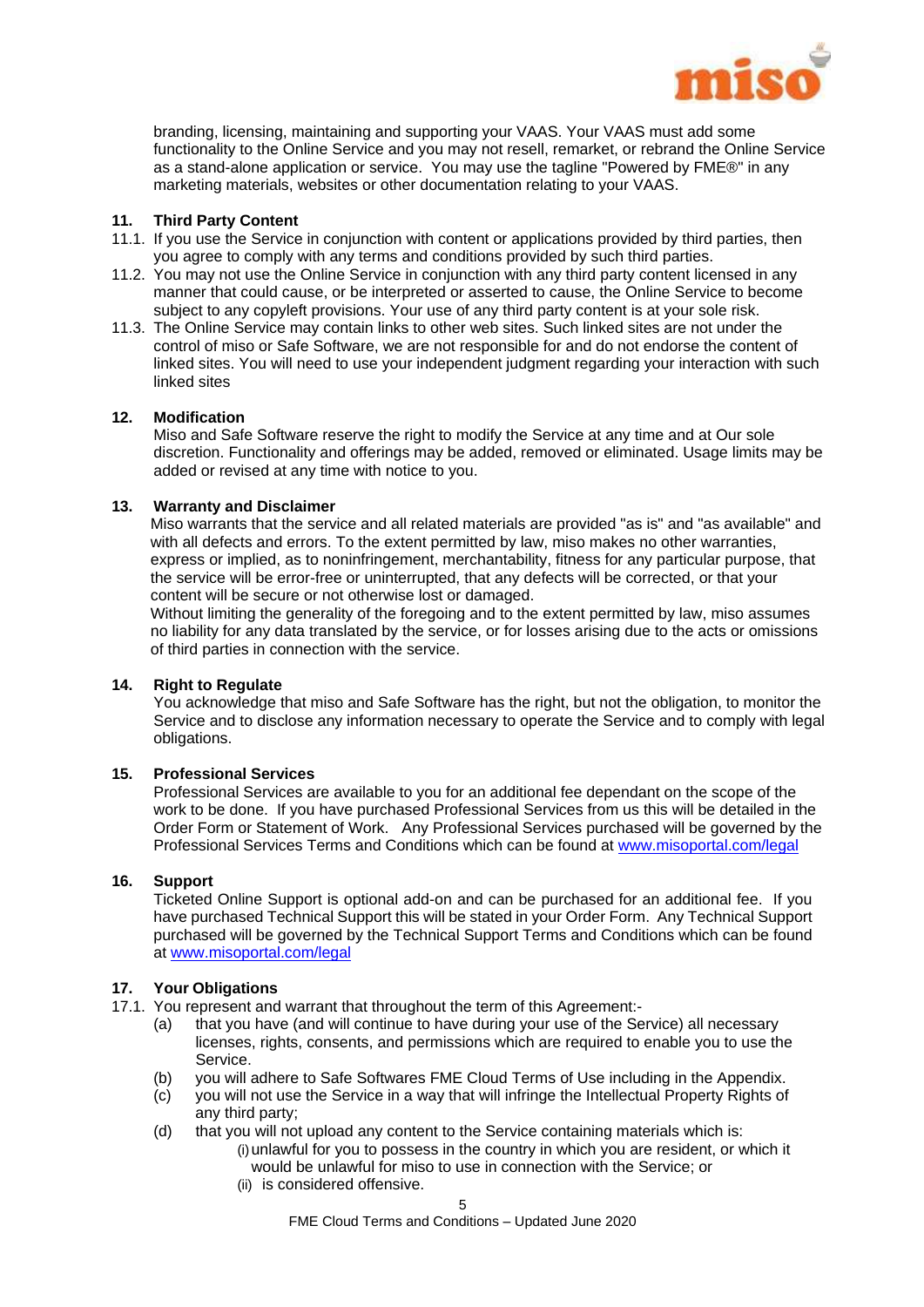

- (e) you will ensure that Customer Data and Personal Data deemed as special category of Data under GDPR is not uploaded or given to us in any form unless pre-agreed by us in writing.
- 17.2. You undertake to defend us from and against any claim or action that the possession, use or processing by us in delivering the Services infringes the Intellectual Property Rights of a third party, UK or EU law and shall fully indemnify us and hold us harmless from and against any losses, damages, costs (including all legal fees) and expenses incurred by or awarded against us as a result of or in connection with any such claim.
- 17.3. You warrant to cover all reasonable costs incurred by us should upload by you to the Service be found to contain Malware including but not limited to Trojans, Spyware and Viruses
- 17.4. Carry out your obligations as described in the Order Form(s)
- 17.5. You shall not, without the prior written consent of miso, at any time from the date of this agreement to the expiry of 12 months after the last date of supply of the Services, solicit or entice away from miso or employ or attempt to employ any person who is, or has been, engaged as an employee, consultant of miso in the provision of the Services

## <span id="page-6-1"></span>**18. Customer Data and Customer Personal Data**

- 18.1. You, not miso, have sole responsibility for the entry, deletion, correction, accuracy, quality, integrity, legality, reliability, appropriateness, and right to use the Customer Data. Miso is not responsible for any of the foregoing or for any destruction, damage, loss, or failure to store any Customer Data beyond its reasonable control or resulting from any failure in data transmission or operation during the service provided to you by us.
- 18.2. You represent and warrant that you have and will maintain all necessary licences, consents, and permissions necessary to provide the Customer Data to miso and for them to store and process the Customer Data and Customer Personal Data in accordance with the terms of this Agreement.
- 18.3. If miso processes any Customer Data and Customer Personal Data on your behalf when performing its obligations under this Agreement, the Parties acknowledge that you shall be the Data Controller and miso shall be a Data Processor and in any such case:
	- (a) you shall ensure that you are entitled to transfer the relevant Customer and Customer Personal Data to miso so that they may lawfully use, process and transfer the Customer Personal Data in accordance with this Agreement on your behalf
	- (b) you shall ensure that the relevant third parties have been informed of, and have given their consent to, such use, processing, and transfer as required by all applicable Data Protection Laws;
	- (c) each Party shall take appropriate technical and organisational measures against unauthorised or unlawful processing of the personal data or its accidental loss, destruction or damage; and
	- (d) notwithstanding any other provision of this Agreement, but subject always to Appendix D(1) Data Protection and Appendix D(2) Data Processing Activities, nothing shall prevent miso from disclosing Customer Personal Data or Customer Data to their Group Companies, Affiliates, Sub-Processors and third party service providers as necessary to provide the Services, and otherwise in order to comply with Applicable Law or at the request of a governmental, regulatory or supervisory authority
- 18.4. The Customer must ensure that Customer Data and Customer Personal Data deemed as a special category of Data under GDPR is not uploaded to the service or given to us in any form unless preagreed by us in writing
- 18.5. From the commencement date specified in the Order Form(s) or this date of this Agreement (whichever is the earlier), the Parties shall comply with Appendix D(1) Data Protection and Appendix D(2) Data Processing Activities
- 18.6. You are solely responsible and liable for any transfer of Customer Data made by you (or made by miso at your request) to a third party and for ensuring that such transfer is in compliance with the Parties' obligations under the Data Protection Laws

#### <span id="page-6-0"></span>**19. Fees and payment**

- 19.1. You shall pay the Fees in accordance with the associated payment terms as set out in Order Form.
- 19.2. Unless otherwise set out in the Order Form. Fees shall be invoiced upfront for the subscription amount and any additional accrued fees will be billed at the end of each month. There are no refunds for accrued usage fees.
- 19.3. The charges exclude: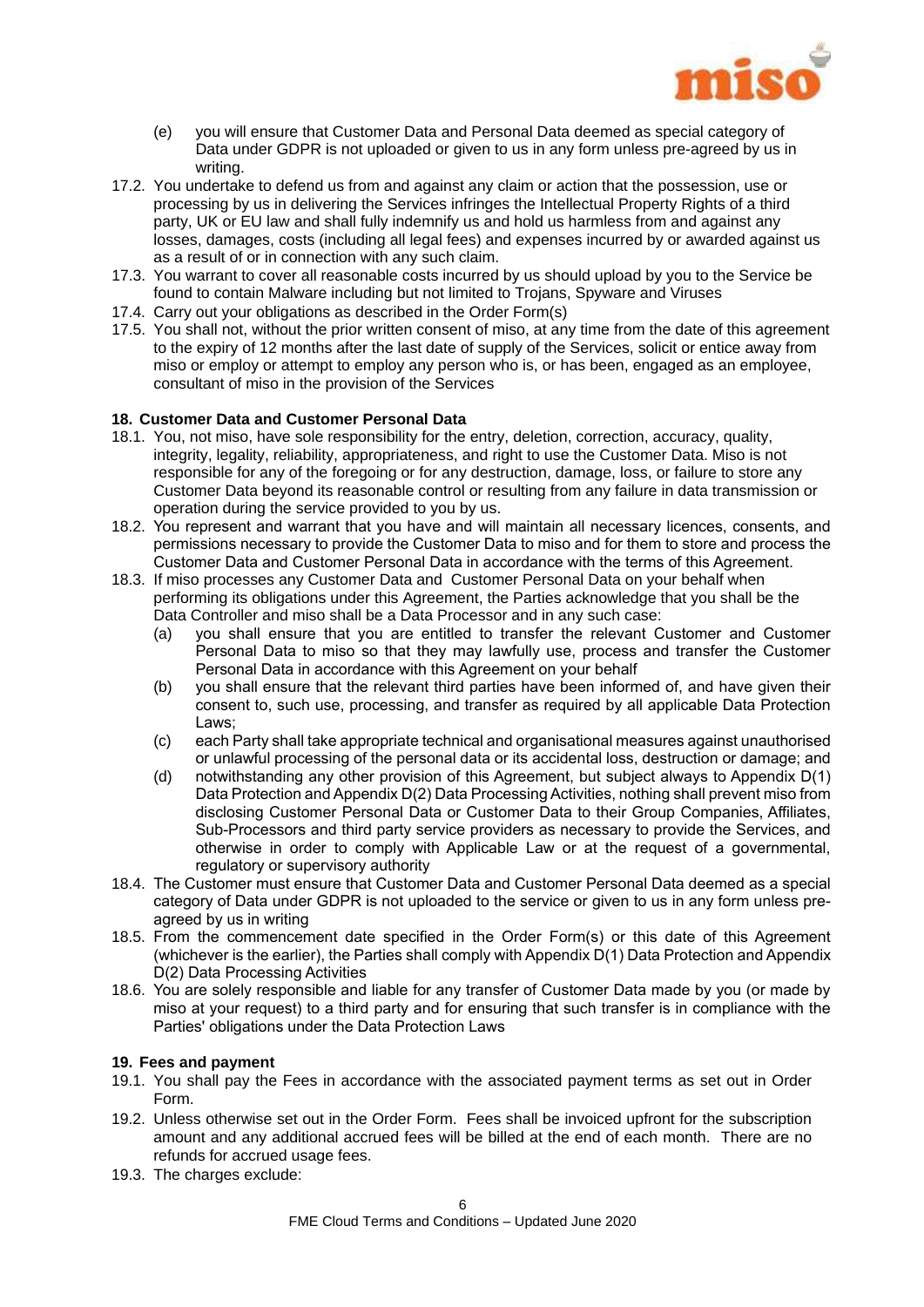

- (a) the cost of hotel, subsistence, travelling and any other ancillary expenses reasonably incurred by the individuals whom miso engages in connection with the any Services. Such expenses shall be invoiced by miso at the rates state in the Order Forms(s); and
- (b) VAT, which miso shall add to its invoices at the appropriate rate,
- 19.4. Unless otherwise agreed in writing, each invoice is due and payable 30 days after the invoice date (**Due Date**). Without prejudice to any other right or remedy that it may have, if the Customer fails to pay miso on the Due Date:
	- (a) the Customer shall pay interest on the overdue amount at the rate of 3% per annum above Barclay's Bank plc's base rate from time to time. Such interest shall accrue on a daily basis from the due date until actual payment of the overdue amount, whether before or after judgment. The Customer shall pay the interest together with the overdue amount; and
	- (b) miso may suspend all Services until payment has been made in full.
- 19.5. All amounts due under this agreement shall be paid in full without any set-off, counterclaim, deduction or withholding (other than any deduction or withholding of tax as required by law).

## <span id="page-7-1"></span>**20. Confidentiality**

- 20.1. Subject to clause [20.2, e](#page-7-0)ach Party shall, during the Term of this Agreement and thereafter, keep confidential, and shall not use for its own purposes nor without the prior written consent of the other disclose to any third party, these Terms & Conditions or any information of a confidential nature (including, without limitation, trade secrets and information of commercial value) which may become known to such Party from the other Party and which relates to the other Party or any of its Affiliates (**Confidential Information**), unless such information is public knowledge or already known to such Party at the time of disclosure, or subsequently becomes public knowledge other than by breach of these Terms & Conditions, or subsequently comes lawfully into the possession of such Party from a third party.
- <span id="page-7-0"></span>20.2. You shall be entitled to disclose to Authorised Users only such of the Confidential Information as is necessary for them to know in order for them to perform a Transaction. We shall be entitled to disclose to the proprietary owner(s) of any of the Software such of the Confidential Information (including these Terms & Conditions) as is required for our suppliers to fulfil their obligations to us or us to fulfil our obligations to them.
- 20.3. Privacy Policy
	- (a) Your use of the service is subject to the miso Privacy Policy, a current version of which is available at www.misoportal.com
- 20.4. The provisions of this Clause [20](#page-7-1) shall remain in full force and effect notwithstanding termination of this Agreement for any reason

## **21. Proprietary Rights**

- 21.1. You acknowledge that:-
	- (a) all Intellectual Property Rights in the Proprietary Software shall belong to us or to the proprietary owner thereof;
	- (b) all Intellectual Property Rights in the Open Source Software belongs to the third party proprietary owner thereof; and
	- (c) that except as expressly stated herein, this Agreement does not grant you any Intellectual Property Rights (including but without limitation any licences) in or to the Software, Services or any related documentation.
	- (d) "FME" is the registered trademark of Safe Software and related FME logos are the trademarks and/or service marks of Safe Software. All other brand names, product names, or trademarks belong to their respective holders.
	- (e) these Terms do not grant you any rights to use the trademarks, logos, or other brand features of Safe Software or its licensors other than as expressly stated herein. You agree not to obscure, remove, alter, or tamper with any legal notices displayed in conjunction with the Online Services.
- <span id="page-7-2"></span>21.2. We undertake at our own expense to defend you or, at our option, settle any claim or action brought against you alleging that the possession or use of the Services (other than the Open Source Software) in accordance with these Terms & Conditions infringes the UK Intellectual Property Rights of a third party (Infringement Claim) and shall be responsible for any reasonable losses, damages, costs (including legal fees) and expenses incurred by or awarded against you as a result of or in connection with any such Infringement Claim.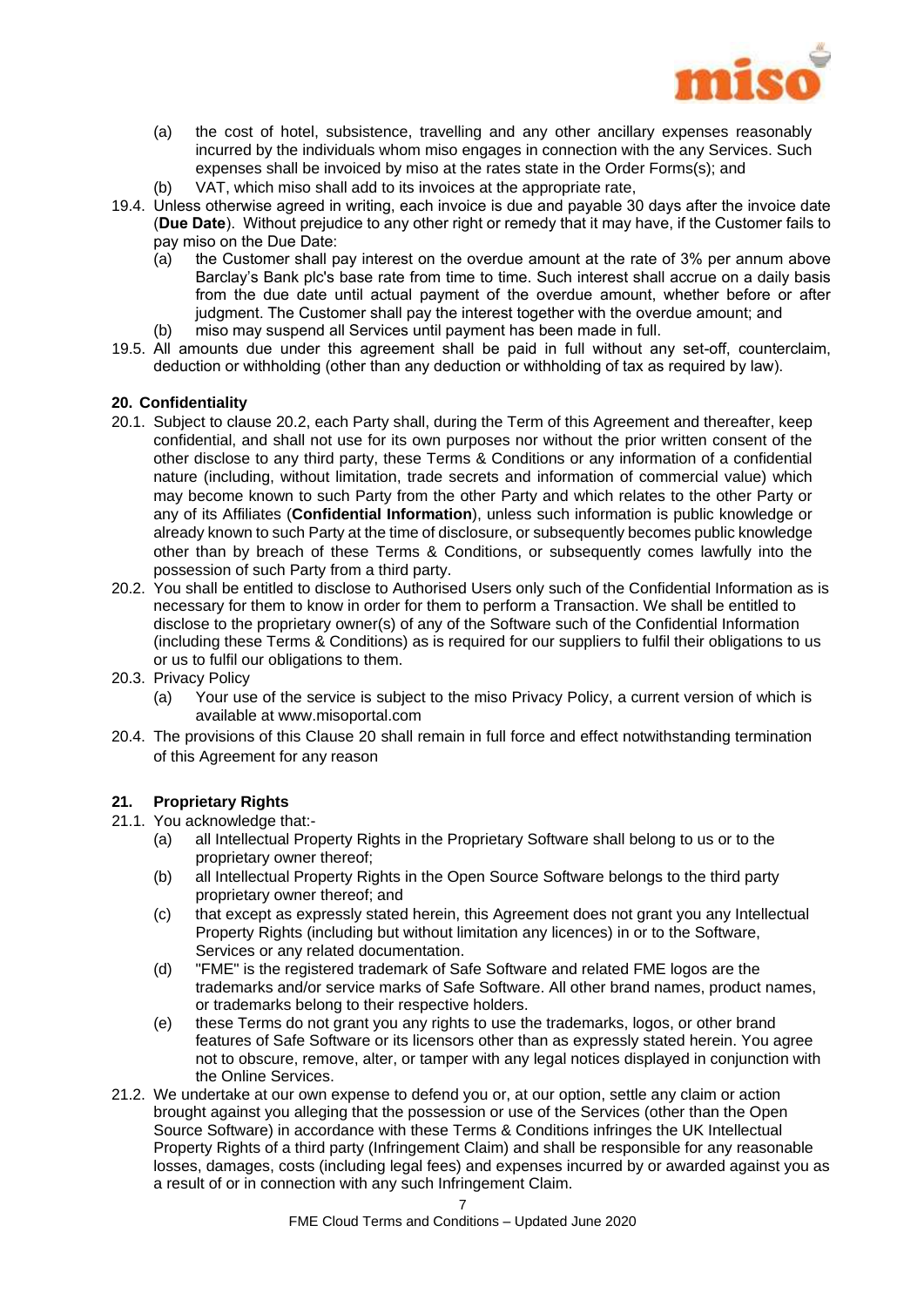

- 21.3. Clause [21.2](#page-7-2) is conditional on:
	- (a) you notifying us in writing, as soon as reasonably practicable, of any Infringement Claim of which you have notice;
	- (b) you not making any admission as to liability or compromise or agreeing to any settlement of any Infringement Claim without our prior written consent, which consent shall not be unreasonably withheld or delayed; and
	- (c) us having, at our own expense, the conduct of or the right to settle all negotiations and litigation arising from any Infringement Claim and you giving us all reasonable assistance in connection with those negotiations and such litigation at our request and expense.
- 21.4. If any Infringement Claim is made, or in our reasonable opinion is likely to be made, against you, we may at our sole option and expense:
	- (a) procure for you the right to continue using the Proprietary Software or Services (or any part thereof) in accordance with these Terms & Conditions; or
	- (b) modify the Proprietary Software or Services so that it or they cease to be infringing; or
	- (c) replace the Proprietary Software with non-infringing software; or
	- (d) terminate this Licence immediately by notice in writing to you.
- 21.5. The foregoing states your sole and exclusive rights and remedies, and our entire obligations and liability, for Intellectual Property Right infringement.

## <span id="page-8-0"></span>**22. Limitation of Liability**

- 22.1. This Clause [22](#page-8-0) sets out our entire financial liability (including any liability for the acts or omissions of our employees, agents and sub-contractors) to you in respect of:
	- (a) any breach of this Agreement;
	- (b) any use made by you of the Services or the Software or any part of them; and
	- (c) any representation, statement or tortious act or omission (including negligence) arising under or in connection with the Agreement.
- <span id="page-8-1"></span>22.2. Nothing in this Agreement will limit or exclude either Party's liability for: (i) death or personal injury resulting from negligence or for fraud, fraudulent misstatement, or fraudulent misrepresentation; (ii) any liability which may not be limited or excluded as a matter of law; or (iii) any claims arising under a Party's obligations of indemnification. Nothing in this Agreement will limit your obligation to pay any undisputed fees.
- <span id="page-8-3"></span>22.3. Subject to Clause [22.2](#page-8-1) neither Party shall be liable (in contract, tort (including negligence), strict liability, or otherwise): (i) for any loss arising from or in connection with loss of revenues, profits (whether direct or indirect), contracts or business, or failure to realise anticipated savings, loss of use or other economic advantage arising from your use of the Service, including the inability to use the Service; loss or corruption of data; unauthorised access to data; or (ii) for any indirect, special, incidental, exemplary, enhanced, punitive, or consequential losses or damages, suffered or incurred by the other party arising out of or in connection with this Agreement even if such Party knew of, had been advised of the possibility of, or foreseen such damages in advance.
- <span id="page-8-2"></span>22.4. Subject to the overall provision in paragraph [22.2](#page-8-1) above. Miso shall not be liable to you for:
	- (a) Your failure to provide miso with accurate account information
	- (b) Your failure to keep your password or miso account details secure and confidential
- 22.5. The limitations on miso's liability to you in paragraph [22.4](#page-8-2) above shall apply whether or not miso has been advised of or should have been aware of the possibility of any such losses arising
- 22.6. Subject to Clause [22.3](#page-8-3) and except as set out in the remainder of this clause, neither Party's aggregate liability in connection with any Order Form(s) will exceed 125% of the amount actually paid by you under that Order Form in the 12-month period preceding the event giving rise to such liability, regardless of whether such liability is based in contract, tort, strict liability, or otherwise. With respect to a Party's breach of its obligations set out in Clause [20](#page-7-1) (Confidentiality) or Appendix D(1) (Data Protection) or Appendix D(2) (Data Processing Activities), neither Party's aggregate liability will exceed the lesser of £1,000,000 (one million pounds sterling) and five times the amount actually paid by you under the applicable Order Form in the 12-month period preceding the event giving rise to such liability.

#### **23. Term and Termination**

- 23.1. This Agreement shall commence on the Effective Date and shall (unless terminated as provided in the remainder of this clause) continue for the Initial Term.
- 23.2. After the Initial Term (and each renewal) this Agreement shall automatically renew for a further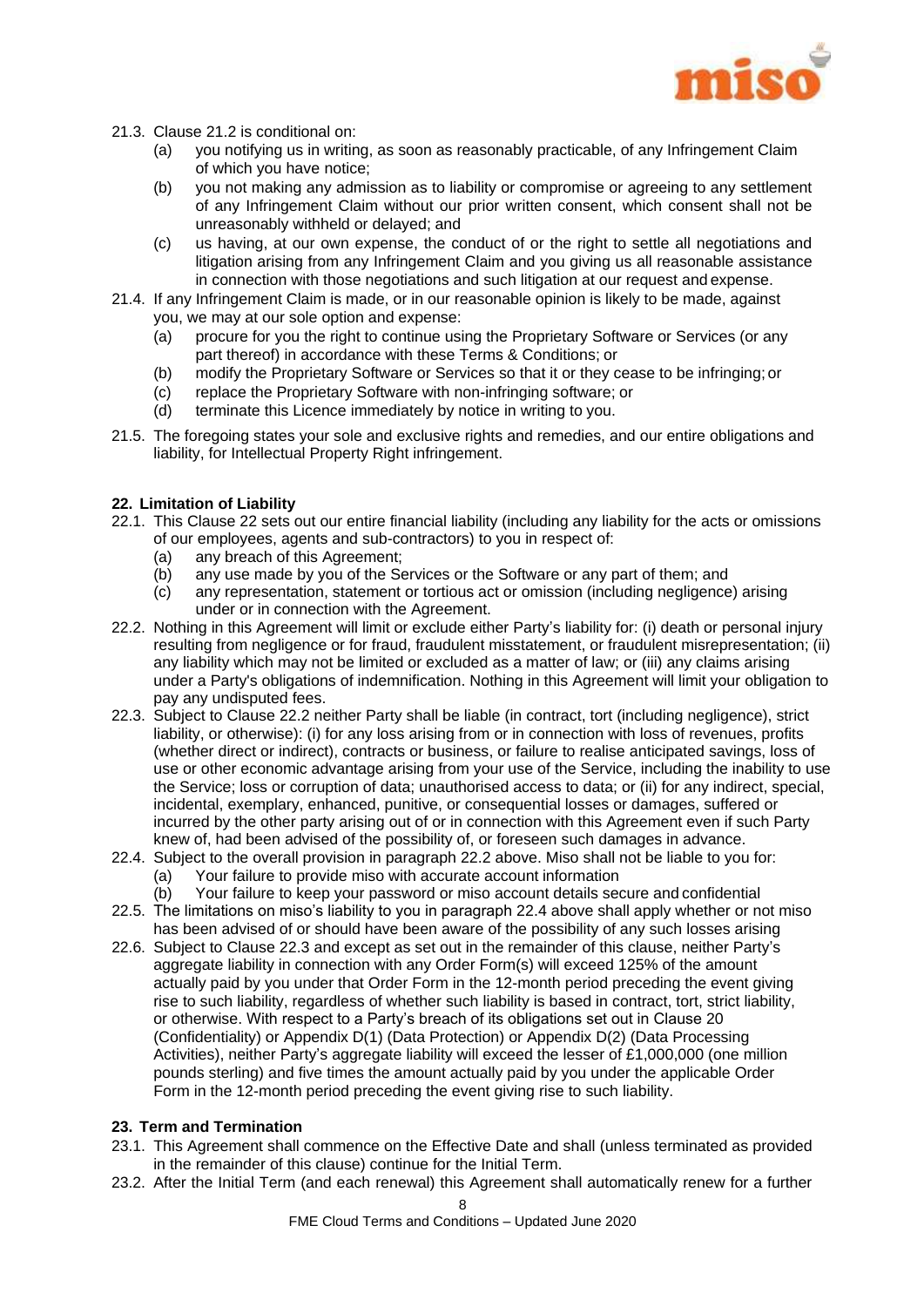

year at the standard rates, unless either Party notifies the other, in writing, at least 30 days before the end of the then current term.

- 23.3. On becoming aware of any potential violation of these Terms, miso reserves the right (but shall have no obligations) to decide whether Content complies with the content requirements set out in these Terms and may remove such Content and/or terminate a User's access for uploading Content which is in violation of these Terms at any time. Without prior notice and at its sole discretion
- 23.4. Without prejudice to any other rights or remedies to which the Parties may be entitled, either party may terminate this Agreement without liability to the other if:
	- (a) the other Party commits a material breach of any of the terms of this Agreement and (if such a breach is remediable) fails to remedy that breach within 30 days of that Party being notified in writing of the breach; or
	- (b) if the other Party is unable to pay its debts (within the meaning of section 123 of the Insolvency Act 1986), or becomes insolvent, or is subject to an order or a resolution for its liquidation, administration, winding-up or dissolution (otherwise than for the purposes of a solvent amalgamation or reconstruction), or has an administrative or other receiver, manager, trustee, liquidator, administrator or similar officer appointed over all or any substantial part of its assets, or enters into or proposes any composition or arrangement with its creditors generally, or is subject to any analogous event or proceeding in any applicable jurisdiction; or
	- (c) the other Party ceases, or threatens to cease, to trade; or
	- (d) the other Party takes or suffers any similar or analogous action in any jurisdiction in consequence of debt.
- 23.5. We have the right (but are not obliged to), on written notice to you, at our sole option, to immediately either suspend or terminate the Licence in the following circumstances:-
	- (a) where you have failed to pay any invoice due under these Terms & Conditions in full within 30 days of the Due Date; or
	- (b) where you have breached your obligations under any of clauses [6,](#page-3-0)[7](#page-3-1)[,8,](#page-4-0)[9,](#page-4-1)[10,](#page-4-2) [11](#page-5-0)[,17](#page-5-1)[,18](#page-6-1)[,19](#page-6-0)[,20.](#page-7-1)
- 23.6. On termination of this Agreement for any reason:
	- (a) all licences granted under this Agreement shall immediately terminate;
	- (b) you shall have no further right to use the Services;
	- (c) you shall immediately pay to us any and all sums due under this Agreement;and
	- (d) each Party shall return and make no further use of any equipment, property, materials and other items (and all copies of them) belonging to the other Party; and
	- (e) the accrued rights of the Parties as at termination, or the continuation after termination of any provision expressly stated to survive or implicitly surviving termination, shall not be affected or prejudiced

#### **24. Force Majeure**

We shall have no liability to you under this Agreement if we are prevented from or delayed in performing our obligations under this Agreement by acts, events, omissions or accidents beyond our reasonable control, including, without limitation, strikes, lock-outs or other industrial disputes (whether involving our workforce or that of any other party), failure of a utility service or transport or telecommunications network, act of God, war, riot, civil commotion, malicious damage, compliance with any law or governmental order, rule, regulation or direction, accident, breakdown of plant or machinery, fire, flood, storm or default of suppliers or sub-contractors. We shall notify you of such an event and its expected duration.

## <span id="page-9-0"></span>**25. General**

- 25.1. No forbearance or delay by either Party in enforcing its rights shall prejudice or restrict the rights of that Party, and no waiver of any such rights or of any breach of any contractual terms shall be deemed to be a waiver of any other right or of any later breach unless expressly set out in writing by the waiving Party.
- 25.2. If any provision in the Agreement is judged to be illegal or unenforceable, the continuation in full force and effect of the remainder of the provisions shall not be prejudiced.
- 25.3. Any amendment, waiver or variation of the Agreement shall not be binding on the parties unless set out in writing, expressed to amend the Agreement and signed by or on behalf of each of the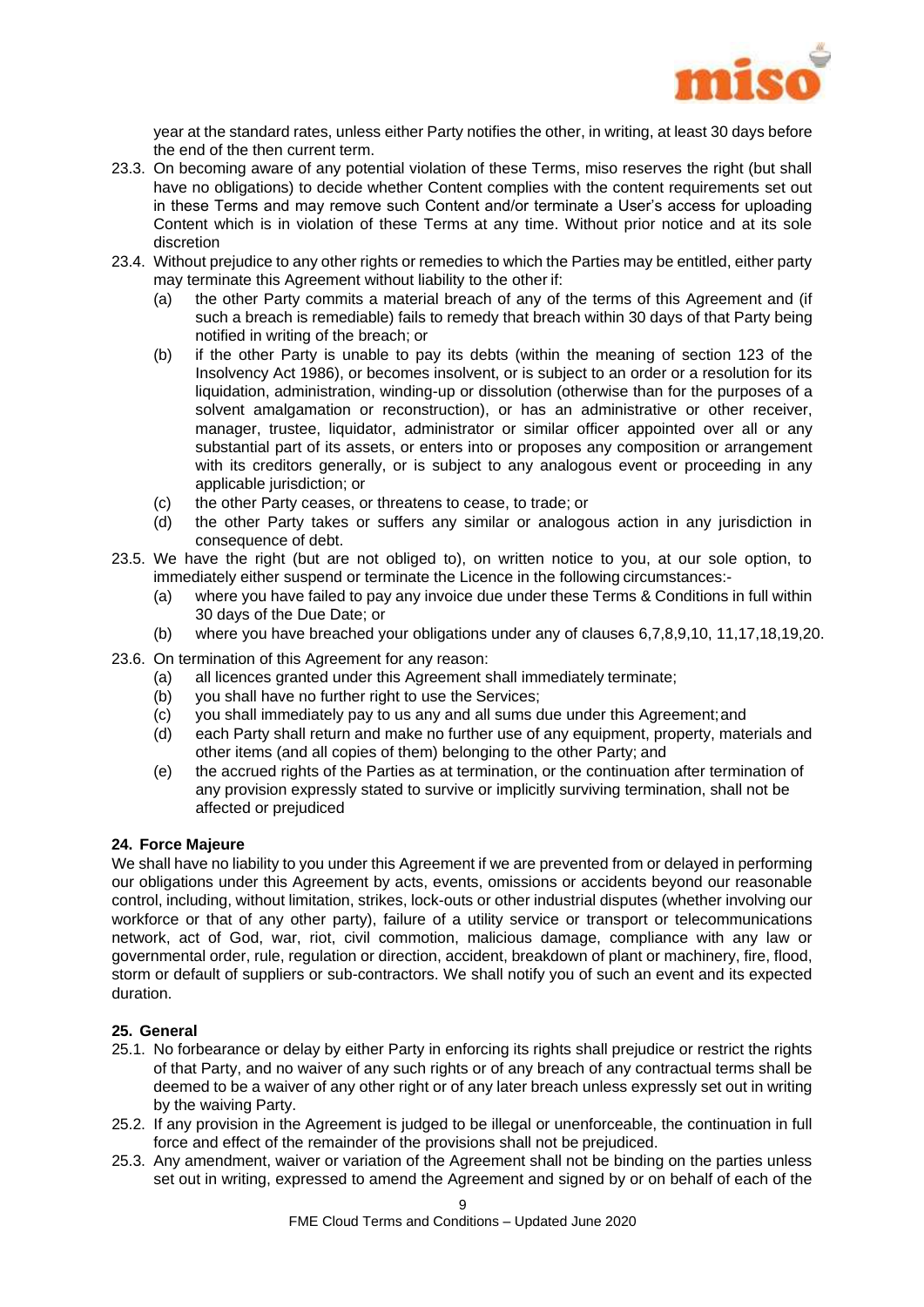

Parties.

- 25.4. No term in the Agreement is intended to confer a benefit on, or to be enforceable by, any person who is not a Party to it.
- 25.5. In relation to assignment and sub-licensing:
	- (a) you have no right to sub-license or to assign the benefit or burden of the Agreement in whole or in part, or to allow the Software to become the subject of any charge, lien or encumbrance without our prior written consent.
	- (b) We may sub-license, assign, charge or otherwise transfer any of our rights or obligations under the Agreement, provided we give written notice to you of any sub-licence, assignment, charge or other transfer.
- 25.6. All notices given by you to us must be given to us in writing at the address shown in clause 1 or to [cancellations@misoportal.com.](mailto:cancellations@misoportal.com) We may give notice to you at either the email or postal address set out in the Order Form. Notice will be deemed received and properly served 24 hours after an email is sent, or three days after the date of posting of any letter. In proving the service of any notice, it will be sufficient to prove, in the case of a letter, that such letter was properly addressed, stamped and placed in the post and, in the case an email, that such email was sent to the specified email address of the addressee and that no error message indicating failure to deliver has been received by the sender and provided further that within 24 hours of transmission a hard copy of the email is sent by post to the intended recipient.
- 25.7. These Terms & Conditions, and any schedules, annexes, appendices and documents referenced in this Agreement and the Order Form(s) contain the whole agreement between the Parties relating to the subject matter hereof and supersede all prior agreements, arrangements and understandings between the parties relating to that subject matter.
- 25.8. The Agreement, its subject matter or its formation (including non-contractual disputes or claims) shall be governed by and construed in accordance with English law and submitted to the nonexclusive jurisdiction of the English courts.
- 25.9. The provisions of clause [25](#page-9-0) shall remain in full force and effect notwithstanding termination of the Agreement for any reason

**Customer**

| The Parties have caused this Agreement to be executed by their respective duly authorised |  |
|-------------------------------------------------------------------------------------------|--|
| representatives.                                                                          |  |

Dotted Eyes Limited trading as **miso**

By: By:

Printed Name: Printed Name:

Date: **Date: Date: Date: Date: Date: Date: Date: Date: Date: Date: Date: Date: Date: Date: Date: Date: Date: Date: Date: Date: Date: Date: Date: Date: Date: Date: Date:**

|       | <b>FILINGU INGHIIG.</b> |  |  |
|-------|-------------------------|--|--|
| Date: |                         |  |  |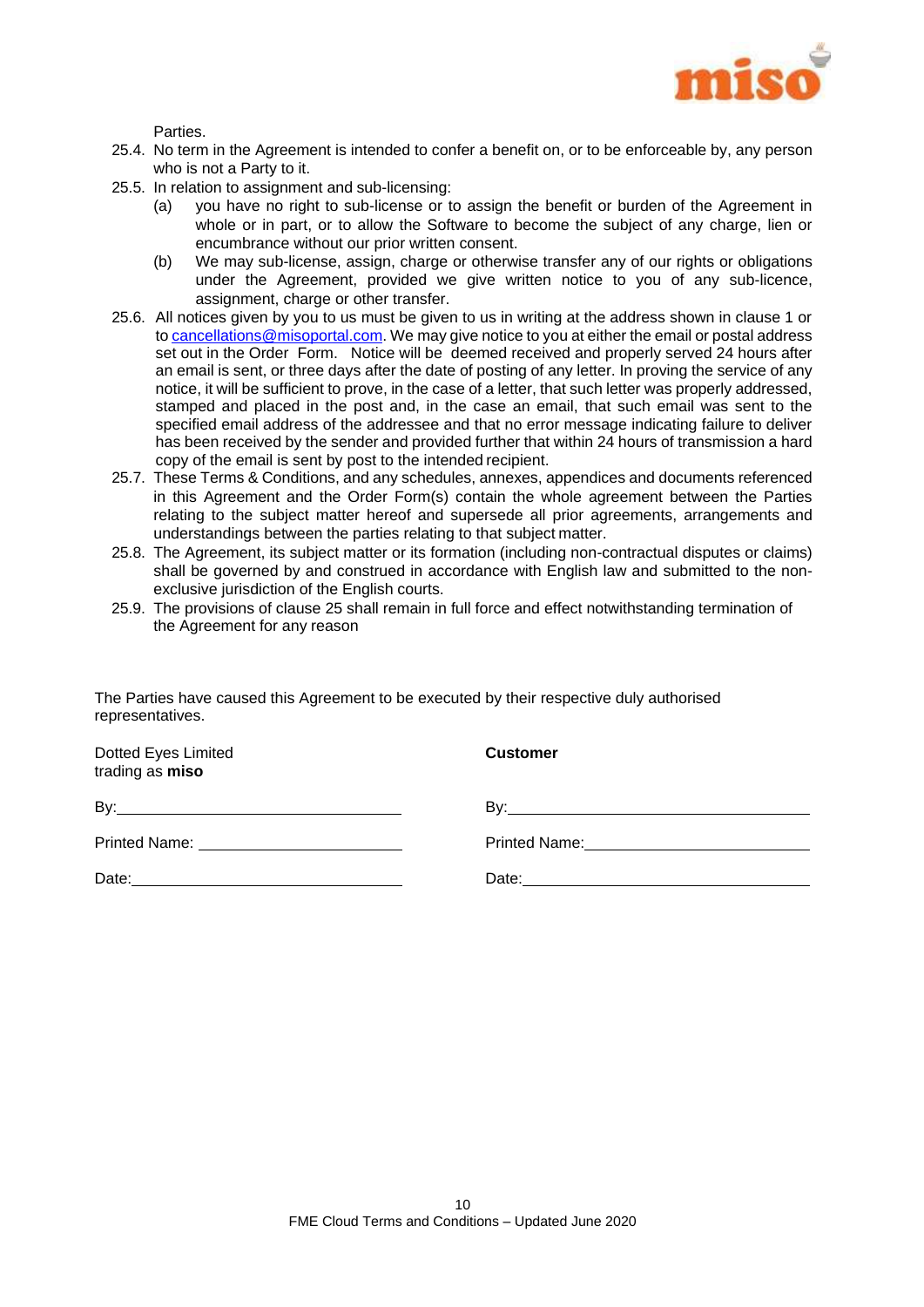

## **APPENDIX A(1)**

## **FME Cloud Terms of Use**

You agree to be bound by the FME Cloud End User Terms published on the Safe Software website [http://www.safe.com/legal/fme-cloud-terms-of-use/](https://www.safe.com/legal/terms-and-conditions/fme-cloud-terms-of-use/) a copy of which is available on request.

The Terms may be modified at any time in Safe Software's sole discretion. All modified Terms will be posted at [http://www.safe.com/legal/fme-cloud-terms-of-use/.](https://www.safe.com/legal/terms-and-conditions/fme-cloud-terms-of-use/) It is your responsibility to review the Terms regularly for updates.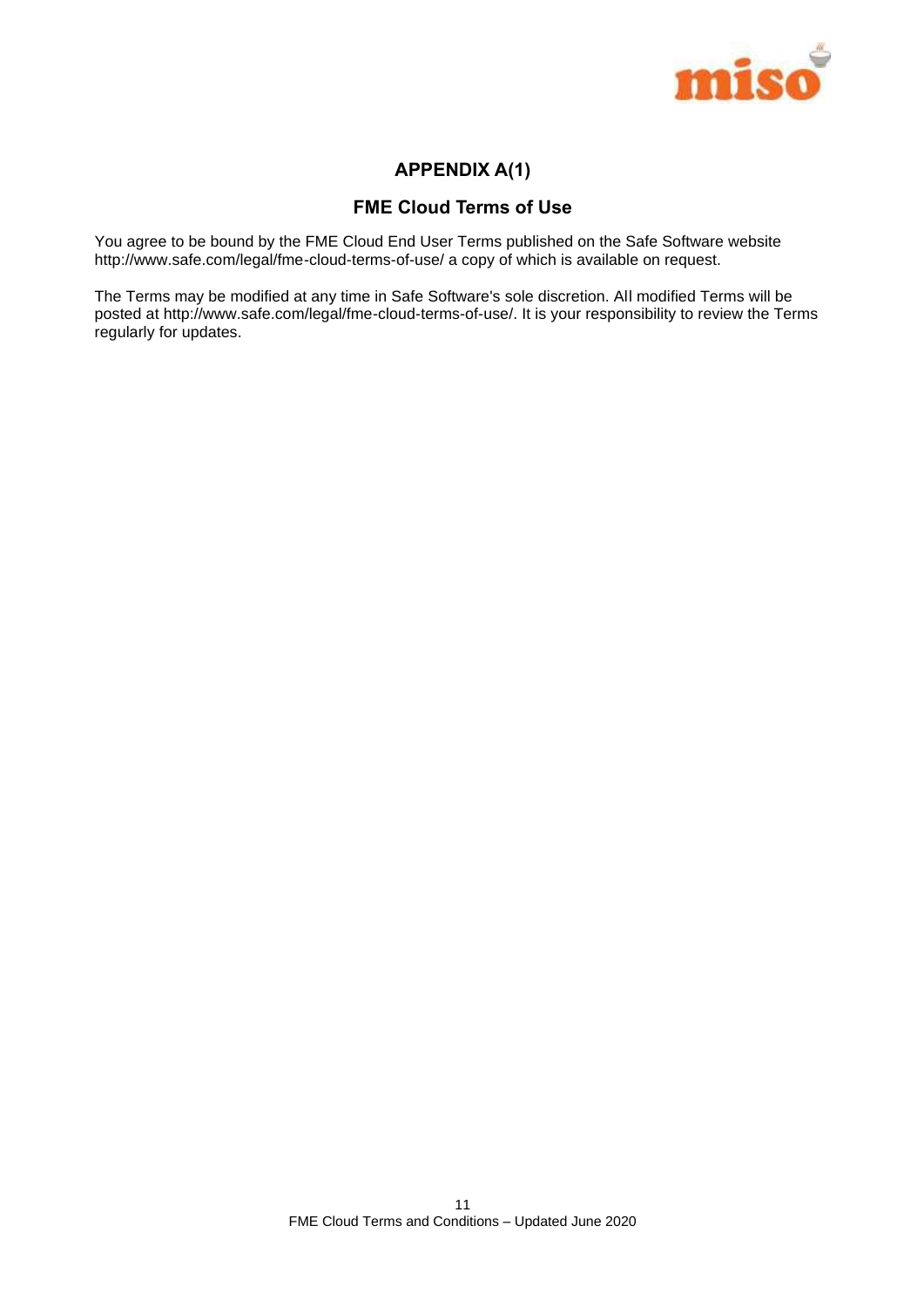

## **APPENDIX A(2)**

## **FME Software Terms and Conditions**

FME Software is also available to you as part of the service solution and can be purchased for an additional fee. If you have purchased FME Software this will be stated in your Order Form. Any FME Software purchased will be governed by the FME Software Terms and Conditions which can be found at [www.misoportal.com/legal](http://www.misoportal.com/legal)

The Terms may be modified at any time at our sole discretion. It is your responsibility to review the Terms regularly for updates.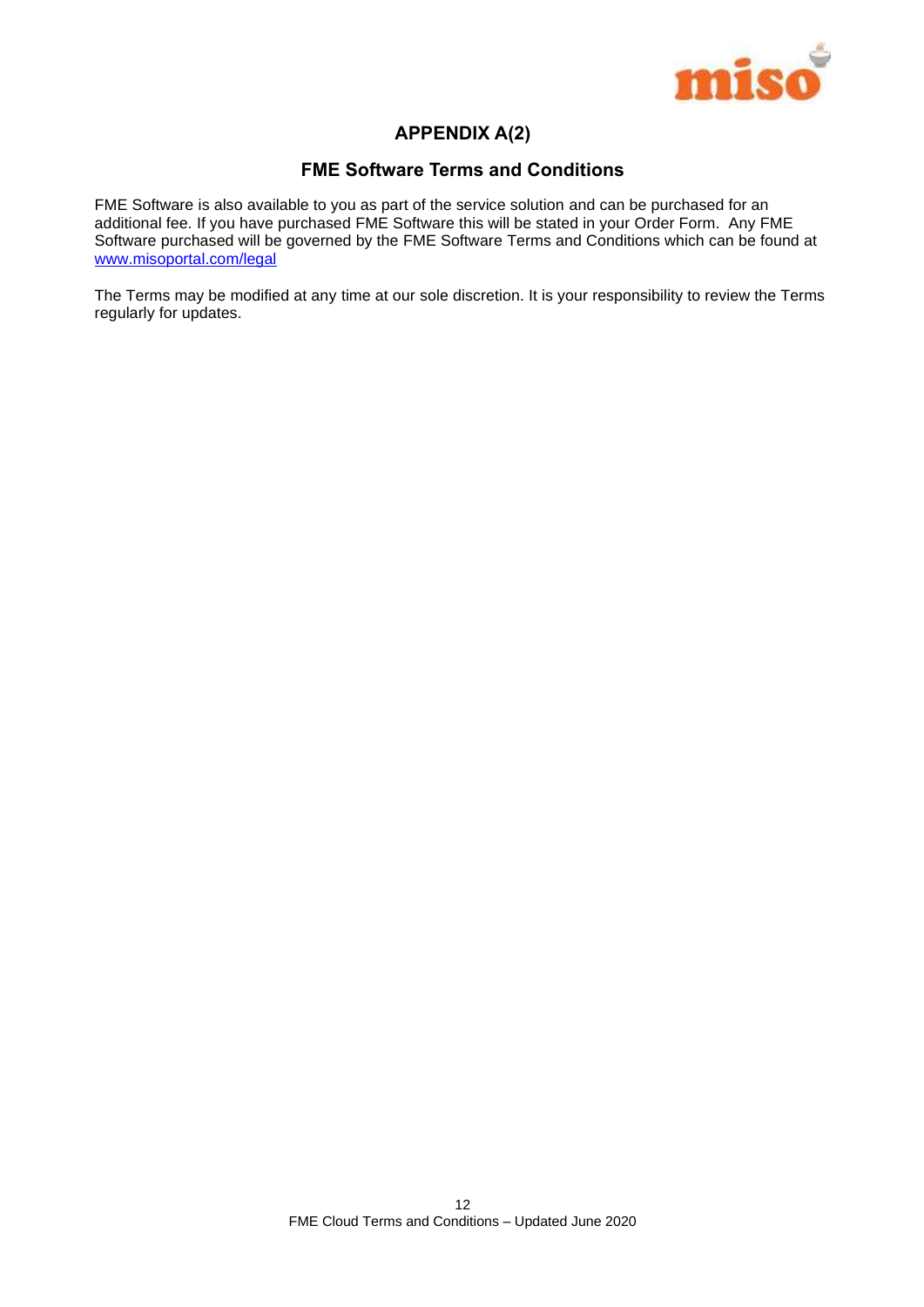

## **APPENDIX B**

## **Professional Services Terms and Conditions**

Professional Services are available to you for an additional fee dependant on the scope of the work to be done. If you have purchased Professional Services from us this will be detailed in the Order Form or Statement of Work. Any Professional Services purchased will be governed by the Professional Services Terms and Conditions which can be found at [www.misoportal.com/legal](http://www.misoportal.com/legal)

The Terms may be modified at any time at our sole discretion. It is your responsibility to review the Terms regularly for updates.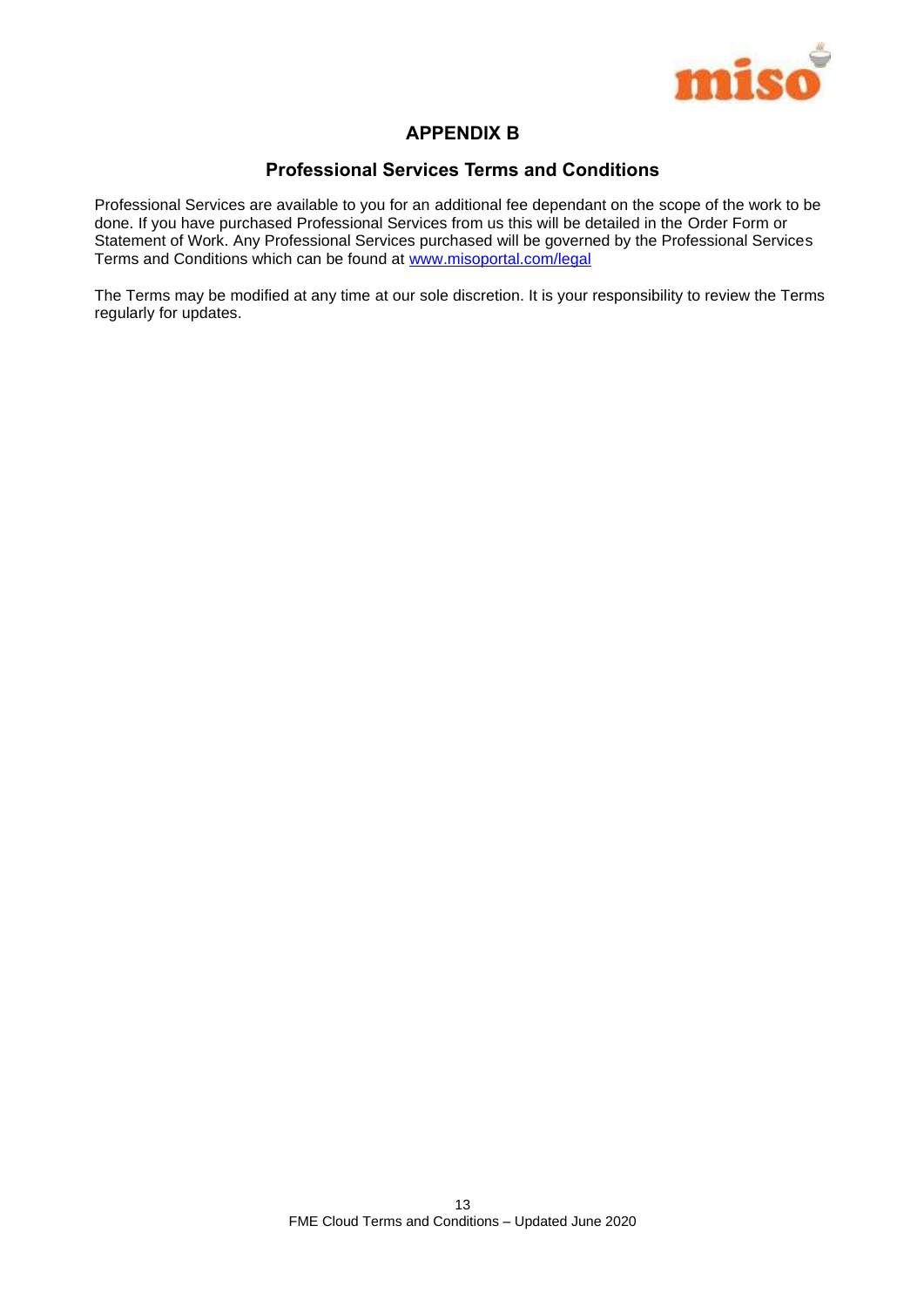

## **APPENDIX C**

## **Technical Support Terms and Conditions**

Ticketed Online Support is optional add-on and can be purchased for an additional fee. If you have purchased Technical Support this will be stated in your Order Form. Any Technical Support purchased will be governed by the Technical Support Terms and Conditions which can be found at [www.misoportal.com/legal](http://www.misoportal.com/legal)

The Terms may be modified at any time at our sole discretion. It is your responsibility to review the Terms regularly for updates.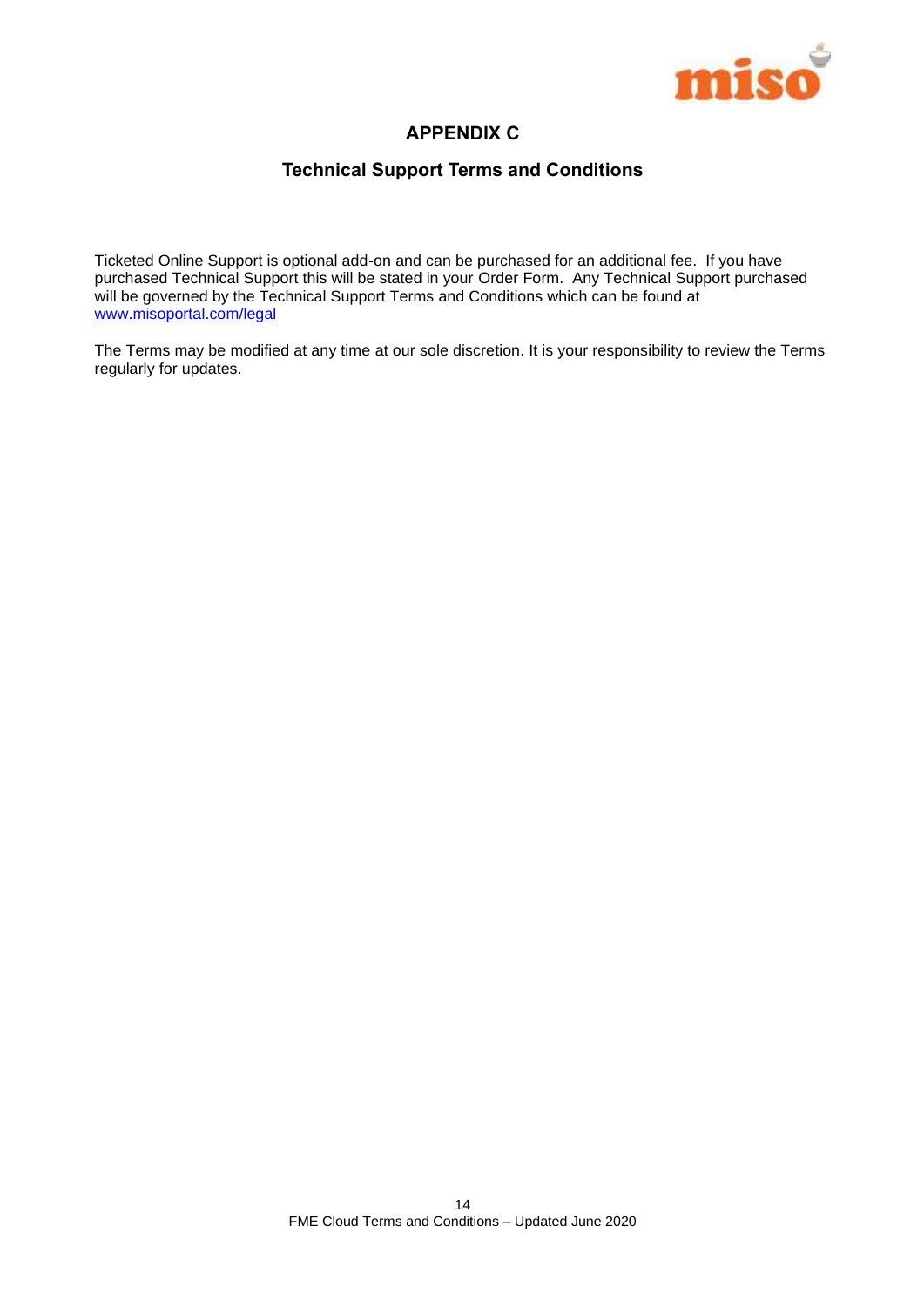

## **APPENDIX D(1)**

## **Data Protection**

## **1. Definitions and interpretation**

1.1 In this Appendix, unless the context otherwise requires:

"**DP Regulator**" means any governmental or regulatory body or authority with responsibility for monitoring or enforcing compliance with the Data Protection Laws;

"**Data Subject Request**" means a request from a Data Subject to exercise its rights under the Data Protection Laws in respect of that Data Subject's Personal Data;

"**Security Breach**" means any actual loss, unauthorised or unlawful processing, destruction, damage, or alteration, or unauthorised disclosure of, or access to the Customer Personal Data, and terms defined in a provision of this Appendix shall have the meaning given to them in that provision

#### **2. Compliance with Data Protection Laws**

2.1 miso shall comply with its obligations under the Data Protection Laws as they apply to it as a Data Processor of the Customer Personal Data.

2.2 The Customer shall comply with its obligations under the Data Protection Laws as they apply to it as a Data Controller of the Customer Personal Data.

## **3. Processing and security**

3.1 In performing its obligations under this Agreement, miso shall only process the categories of Personal Data and only in respect of the categories of Data Subjects, and only for the nature and purposes of processing and duration, as is set out in the Annex to this Appendix or as necessary to perform its obligations under this Agreement, save as otherwise required by any Applicable law.

3.2 In processing the Customer Personal Data, miso shall:

- (a) process Customer Personal Data only in accordance with the Customer's written instructions from time to time (including those set out in this Agreement) except as otherwise required by any Applicable Law;
- (b) not process the Customer Personal Data for any purpose other than those set out in the Annex and as necessary to perform its obligations under this Agreement unless otherwise expressly authorised by the Customer;
- (c) promptly notify the Customer if it receives a Data Subject Request in respect of Customer Personal Data;
- (d) as far as reasonably practicable, co-operate with and provide assistance to the Customer in relation to any Data Subject Request in respect of Customer Personal Data;
- (e) taking into account:
	- (i) the state of the art;
	- (ii) the nature, scope, context and purposes of the processing; and
	- (iii) the risk and severity of potential harm,

protect the Customer Personal Data by ensuring that it has in place appropriate technical and organisational measures, including measures to protect the Customer Personal Data against the risks of a Security Breach; and

(f) ensure that any persons authorised by miso to process Customer Personal Data are obliged to keep such data confidential.

3.3 miso shall, without undue delay after discovering any Security Breach or any failure or defect in security which leads, or might reasonably be expected to lead, to a Security Breach (together a "**Security Issue**") notify the Customer of the same.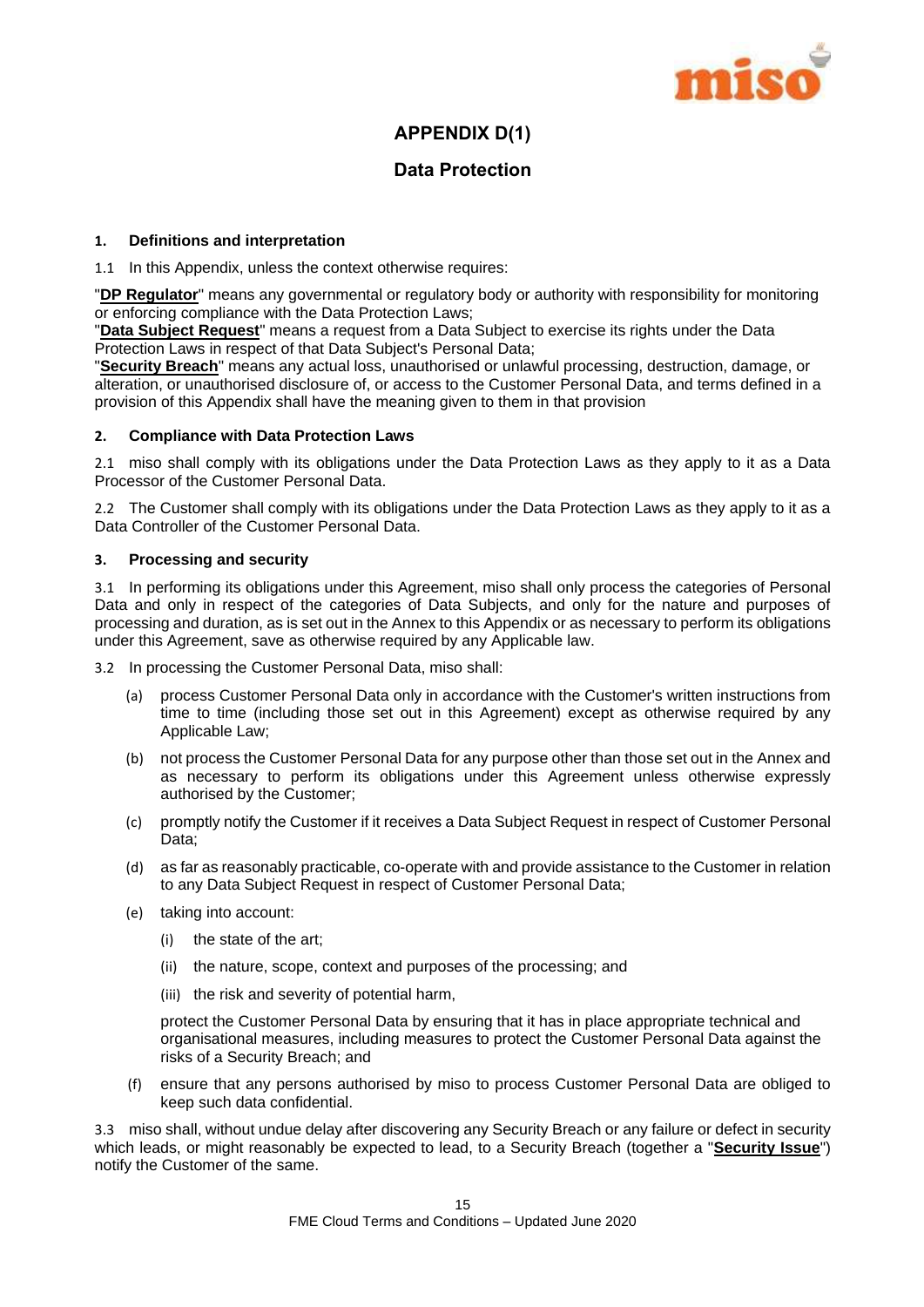

- 3.4 Where a Security Issue arises, miso shall:
	- (a) as soon as reasonably practicable, provide the Customer with details of the Security Issue, the actual or expected consequences of it, and the measures taken or proposed to be taken to address or mitigate it;
	- (b) co-operate with the Customer, and provide the Customer with all reasonable assistance in relation to the Security Issue; and
	- (c) unless required by Applicable Law, not make any notifications to a DP Regulator or any Data Subjects about the Security Issue without the Customer's prior written consent (such consent not to be unreasonably withheld or delayed).

## **4. Return or destruction of Personal Data**

4.1 Subject to paragraph [4.2,](#page-16-0) miso shall return or, at the election of the Customer, irretrievably delete all Customer Personal Data in its control or possession when it no longer requires such Customer Personal Data to exercise or perform its rights or obligations under this Agreement, and in any event within 30 days following expiry or termination of this Agreement.

<span id="page-16-0"></span>4.2 To the extent that miso is required by Applicable Law to retain all or part of the Customer Personal Data (the "**Retained Data**"), miso shall isolate and cease all processing of the Retained Data other than as required by the Applicable Law.

#### **5. Audit**

5.1 miso shall provide such information, reasonable co-operation and assistance in relation to any request made by the Customer (or its auditors, or its or their representatives) as necessary to demonstrate miso's compliance with the Data Protection Laws in relation to this Agreement.

#### **6. Co-operation and assistance**

6.1 miso shall co-operate with the Customer, and provide such information and assistance as the Customer may reasonably require, to enable the Customer to:

- (a) comply with the Customer's obligations under the Data Protection Laws (including Articles 32-36 of GDPR) in respect of Customer Personal Data; and
- (b) deal with and respond to investigations and requests for information relating to the Customer Personal Data from any DP Regulator.

6.2 If miso receives any complaint, notice or communication from a DP Regulator or other third party (excluding a Data Subject Request) which relates directly or indirectly to Customer Personal Data or to either Party's compliance with the Data Protection Laws, it shall notify the Customer as soon as reasonably practicable.

## <span id="page-16-1"></span>**7. Sub-Processors**

7.1 miso shall not subcontract any processing of the Customer Personal Data to any Sub-Processor except as authorised by the Customer in accordance with this paragraph [7.](#page-16-1) The Customer consents to miso engaging Sub-Processors to process the Data provided that: (i) miso provides at least 30 days' prior notice of the addition of any subcontractor (including details of the processing it performs or will perform) ("**Sub-Processor Notice**"); and (ii) miso complies with paragraphs [7.4](#page-17-0) and [7.5](#page-17-1) of this Appendix.

7.2 The Customer hereby consents to miso's use of the Sub-Processors listed at www.misoportal.co.uk/legal/ which shall be maintained and updated when any Sub-Processor is added or removed in accordance with this paragraph [7.](#page-16-1)

7.3 If within 30 days of receipt of a Sub-Processor Notice the Customer notifies miso in writing of its refusal to consent to miso's appointment of a Sub-Processor on reasonable grounds relating to the protection of Customer Personal Data, then either: (i) miso will not appoint the Sub-Processor; or (ii) if miso does appoint the Sub-Processor, the Customer may elect to terminate the Agreement without penalty or cost to either party save that any portion of the fees paid in advance in respect of Services not yet delivered as at the effective date of termination shall be refunded to the Customer. If after 30 days from receipt of the Sub-Processor Notice the Customer has not indicated its refusal of the appointment of a Sub-Processor in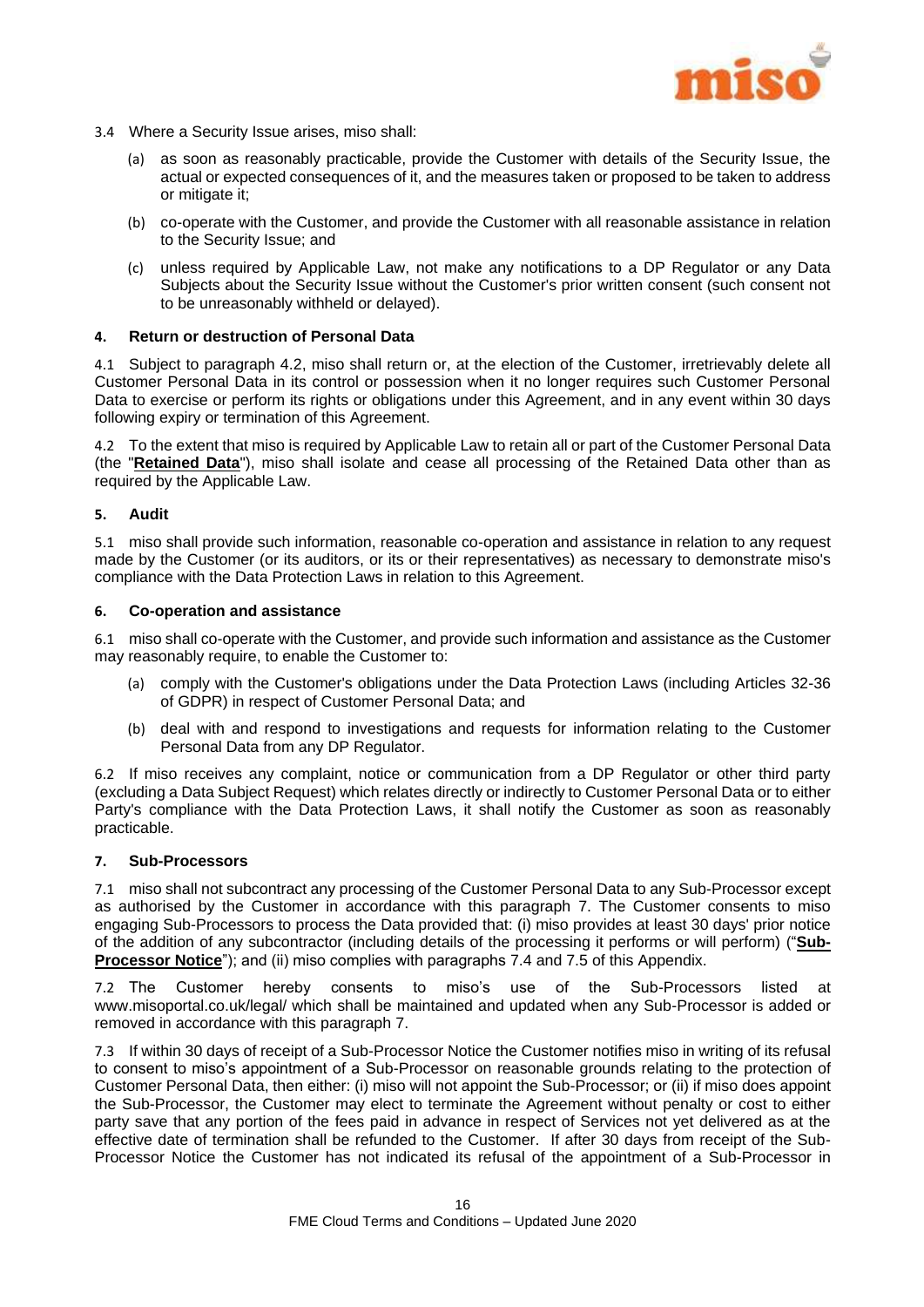

accordance with this paragraph, then the Customer is deemed to have given its consent and miso shall be entitled to appoint the relevant Sub-Processor with immediate effect.

- <span id="page-17-0"></span>7.4 If miso appoints a Sub-Processor, Miso shall ensure that:
	- (a) such Sub-Processor shall only process Customer Personal Data in order to perform one or more of miso's obligations under this Agreement; and
	- (b) it enters into a written agreement or other legally enforceable terms with that Sub-Processor prior to any processing by the Sub-Processor, requiring the Sub-Processor to:
		- (i) process Customer Personal Data only in accordance with the written instructions of miso or the Customer; and
		- (ii) comply with data protection obligations equivalent in all material respects to those imposed on miso under this Appendix.

<span id="page-17-1"></span>7.5 Notwithstanding the appointment of a Sub-Processor, miso is responsible and liable to the Customer for any processing by the Sub-Processor in breach of this Appendix.

#### **8. Transfer of Personal Data**

8.1 miso shall only transfer Customer Personal Data outside of the EEA where there is adequate protection for such Customer Personal Data in accordance with applicable Data Protection Laws and as authorised by the Customer in accordance with paragraph 7.

8.2 As at the date of this Appendix the Customer consents to the transfers of Customer Personal Data to those non-EEA locations listed a[t www.misoportal.co.uk/legal.](http://www.misoportal.co.uk/legal) miso shall ensure that such list is maintained and updated from time to time to reflect any changes.

#### **9. Precedence**

In relation to the subject matter of this Appendix and its Annex, in the event of any inconsistency between the provisions of this Appendix and its Annex and the other provisions of the Agreement including any schedule or annex thereto, the provisions of this Appendix and its Annex shall prevail.

miso reserves the right to change their Data Protection Policy documentation and its location from time to time.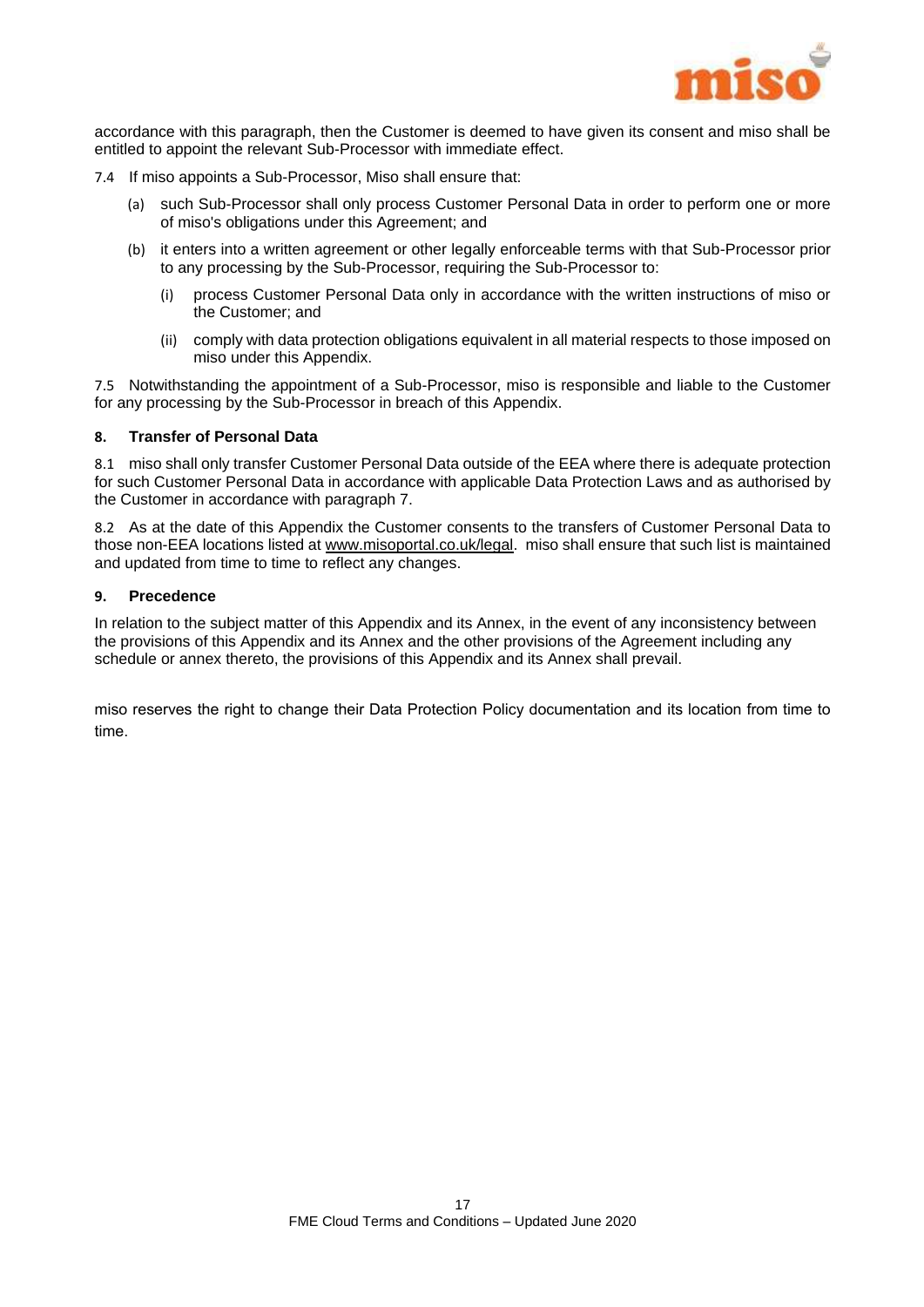

## **APPENDIX D(2)**

## **Data Processing Activities**

We want you to know what Personal Data Processing activities happen when you use our Services.

## **1. Processing by the provider**

#### **1.1. Scope**

To allow us to provide the FME Cloud Service to you.

## **1.2. Nature**

#### The Service enables you to:

Connect your Applications. Transform your Data. Automate your Workflows. Gain more value from your data with FME, the leading platform for integrating spatial data. The tool is able to handle the complexity of spatial data in apps like Google Maps, ArcGIS Online, CARTO, and more.

#### **1.3. Purpose of processing and types of personal data**

We may process personal data for more than one lawful ground depending on the specific purpose for which we are using your data. Please contact us if you need specific details about the specific legal ground that we are relying on to process your personal data, where more than one ground has been set out in the table below.

| <b>Purpose / Activity</b>                                                                                                                                                         | Type of data                                                                                                                                                          | Lawful basis for processing including basis of<br>legitimate interest                                                                                                                                                                                                                                                   |
|-----------------------------------------------------------------------------------------------------------------------------------------------------------------------------------|-----------------------------------------------------------------------------------------------------------------------------------------------------------------------|-------------------------------------------------------------------------------------------------------------------------------------------------------------------------------------------------------------------------------------------------------------------------------------------------------------------------|
| To register you as a new<br>customer                                                                                                                                              | Identity<br>Contact<br>$\bullet$                                                                                                                                      | Performance of a contract with you<br>$\bullet$                                                                                                                                                                                                                                                                         |
| To process and deliver your<br>order including payment and<br>collection or recovery of those<br>payments                                                                         | Identity<br>$\bullet$<br>Contact<br>$\bullet$<br>Financial<br>$\bullet$<br>Transaction<br>٠<br>Marketing and<br>$\bullet$<br>communications                           | Performance of a contract with you<br>$\bullet$<br>Necessary for our legitimate interests (debt<br>$\bullet$<br>collection)                                                                                                                                                                                             |
| To manage our relationship with<br>you which will include:<br>• Notifying you about changes in<br>our terms or privacy policy<br>• Asking you for feedback or<br>take a survey    | Identity<br>$\bullet$<br>Contact<br>$\bullet$<br>Profile<br>$\bullet$<br>Marketing and<br>$\bullet$<br>communications                                                 | Performance of a contract with you<br>$\bullet$<br>Necessary to comply with a legal obligation<br>$\bullet$<br>Necessary for our legitimate interests (to keep our<br>$\bullet$<br>records updated and to study how customers use<br>our products/services)                                                             |
| To enable you to take part in a<br>competition, prize draw, or<br>survey                                                                                                          | Identity<br>$\bullet$<br>Contact<br>$\bullet$<br>Profile<br>$\bullet$<br>Usage<br>$\bullet$<br>Marketing and<br>$\bullet$<br>communications                           | Performance of a contract with you<br>$\bullet$<br>Necessary for our legitimate interests (to keep our<br>$\bullet$<br>records updated and to study how customers use<br>our products/services)                                                                                                                         |
| To administer and protect our<br>business and website (including<br>troubleshooting, data analysis,<br>testing, system maintenance,<br>support, reporting and hosting of<br>data) | Identity<br>$\bullet$<br>Contact<br>$\bullet$<br>Technical<br>$\bullet$                                                                                               | Necessary for our legitimate interests (for running<br>$\bullet$<br>our business, provision of administration and IT<br>services, network security, to prevent fraud and in<br>the context of a business reorganisation or group<br>restructuring exercise)<br>Necessary to comply with a legal obligation<br>$\bullet$ |
| To deliver relevant website<br>content and advertisements to<br>you and measure or understand<br>the effectiveness of the<br>advertising we serve to you                          | Identity<br>$\bullet$<br>Contact<br>$\bullet$<br>Profile<br>$\bullet$<br>Usage<br>$\bullet$<br>Marketing and<br>$\bullet$<br>communications<br>Technical<br>$\bullet$ | Necessary for our legitimate interests (to study<br>$\bullet$<br>how customers use our products/services, to<br>develop them, to grow our business and to inform<br>our marketing strategy)                                                                                                                             |
| To use data analytics to improve<br>our website, products/services,<br>marketing, customer<br>relationships and experiences                                                       | Technical<br>$\bullet$<br>Usage<br>$\bullet$                                                                                                                          | Necessary for our legitimate interests (to define<br>$\bullet$<br>types of customers for our products and services,<br>to keep our website updated and relevant, to<br>develop our business and to inform our marketing<br>strategy)                                                                                    |
| To make suggestions and<br>recommendations to you about                                                                                                                           | Identity<br>Contact<br>Technical<br>$\bullet$                                                                                                                         | Necessary for our legitimate interests (to develop<br>our products/services and grow our business)                                                                                                                                                                                                                      |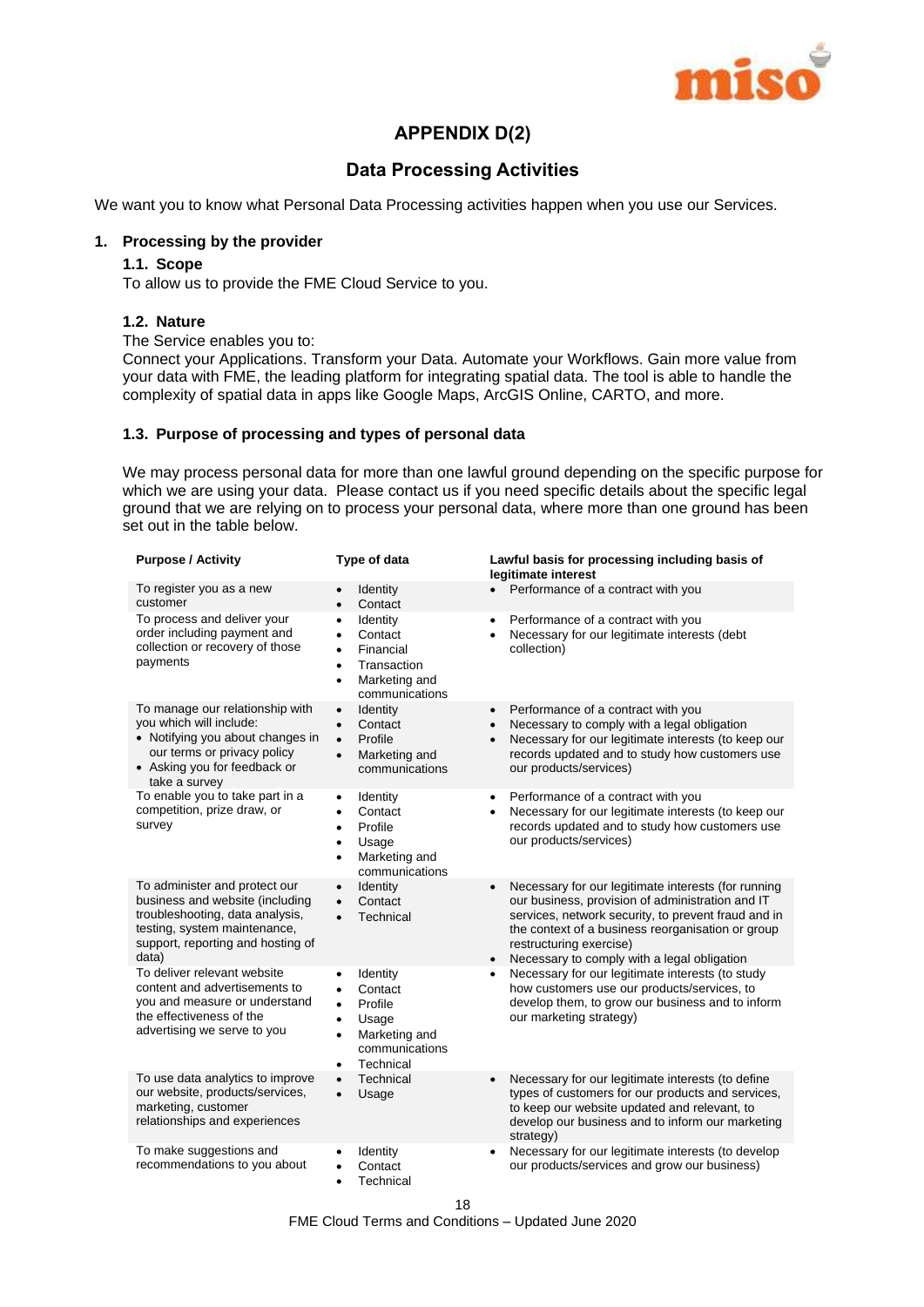

goods or services that may be of interest to you Usage Profile

## **1.4. Duration of the processing**

Whenever we collect or process your personal data, we'll only keep it for as long as is necessary for the purpose for which it was collected. At the end of that retention period (usually no longer than seven years), your data will either be deleted completely or anonymised, for example by aggregation with other data so that it can be used in a non-identifiable way for statistical analysis and business planning. For information stored in backup archives, we will securely store the information and isolate it from any further use until deletion is possible.

## **2. Categories of data subject**

#### **2.1. When using this Service, the groups of individual's data by category**

- Your *end users using the service* that you deliver
- The personal data about your *employees and contractors* that we collect as a Customer of ours to complete account administration and set up
- The personal data that we collect about the *service user access* technical information (e.g. browser, IP address)
- The details of your *employee and contractor interactions* with us when you require support for the Service (information that you choose to submit)

miso reserves the right to change their Data Processing Activities documentation and its location from time to time.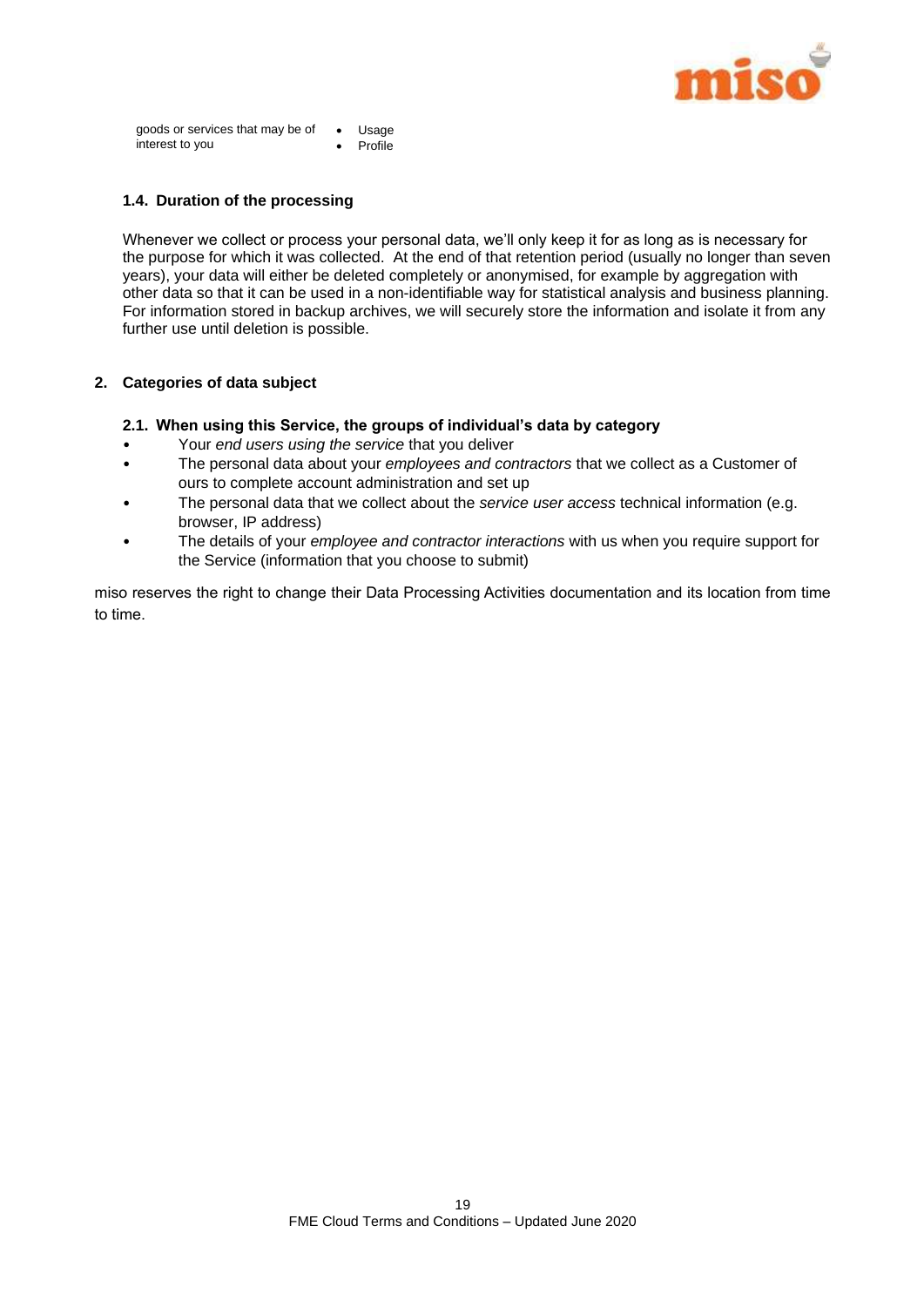

## **APPENDIX E**

## **Information Security**

Our information security document is available on our website.

miso reserves the right to change their Information Security document and its location from time to time. The current copy, including the update date, can be found at www.misoportal.com